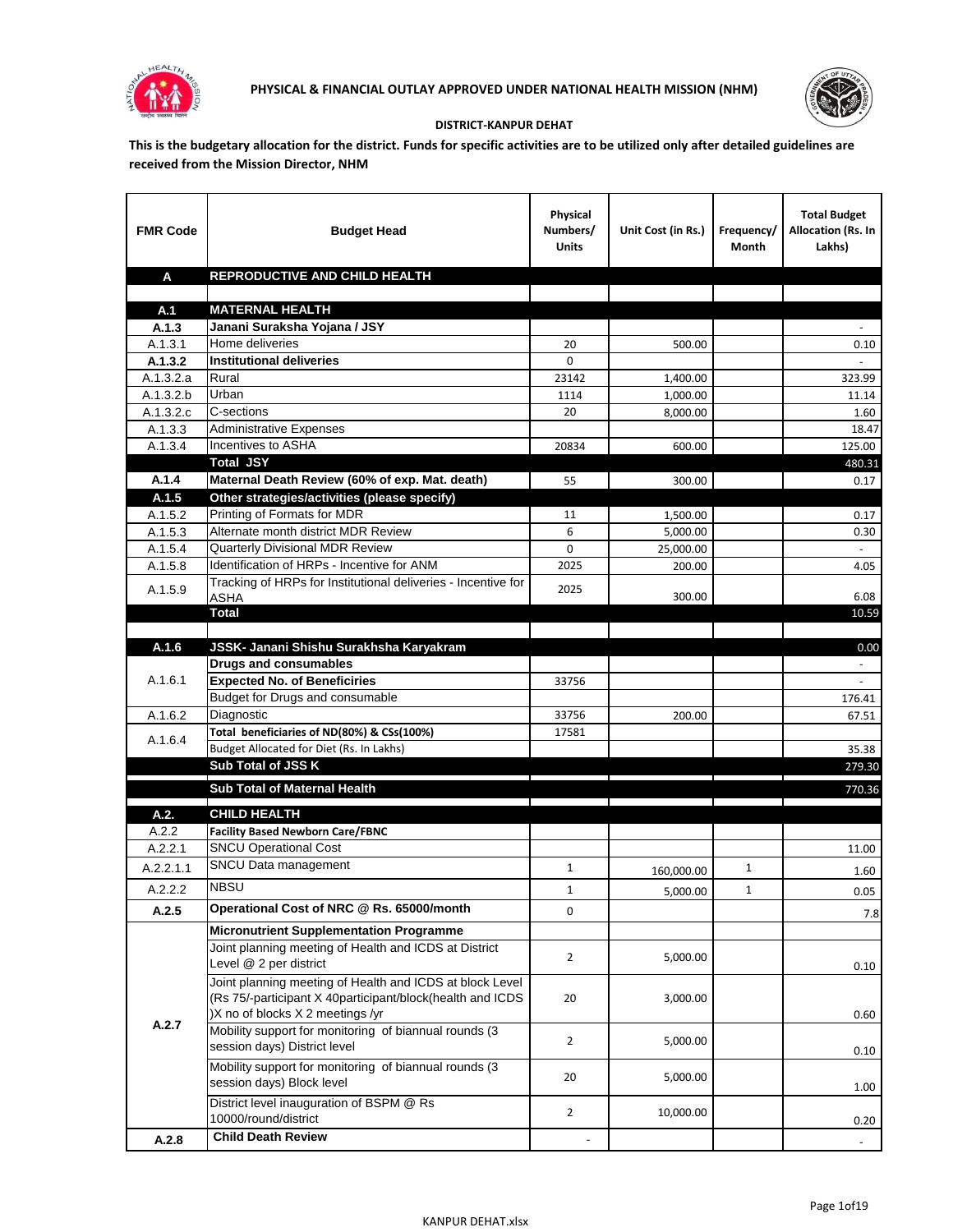| <b>FMR Code</b> | <b>Budget Head</b>                                                                                                                             | Physical<br>Numbers/<br><b>Units</b> | Unit Cost (in Rs.) | Frequency/<br><b>Month</b> | <b>Total Budget</b><br>Allocation (Rs. In<br>Lakhs) |
|-----------------|------------------------------------------------------------------------------------------------------------------------------------------------|--------------------------------------|--------------------|----------------------------|-----------------------------------------------------|
|                 | <b>Sub-total Child Health</b>                                                                                                                  |                                      |                    |                            | 22.45                                               |
|                 |                                                                                                                                                |                                      |                    |                            |                                                     |
| A.3             | <b>FAMILY PLANNING</b>                                                                                                                         |                                      |                    |                            |                                                     |
| A.3.1           | <b>Terminal/Limiting Methods</b>                                                                                                               |                                      |                    |                            |                                                     |
| A.3.1.1         | Female sterilization camps @ Rs. 3500/camp                                                                                                     | 64                                   | 3,500.00           |                            | 2.24                                                |
| A.3.1.2         | NSV camps @ Rs. 3500/camp<br>Budget for Female Interval Sterilization Compensation                                                             | $\overline{2}$                       | 3,500.00           |                            | 0.07                                                |
| A.3.1.3         | @ Rs.2000/-Per Case in Public Sector-(In Rs.)                                                                                                  | 1043                                 | 2,000.00           |                            | 20.86                                               |
|                 | <b>Budget for Post Partum Female Sterilization</b><br>Compensation @ Rs.3000/-Per Case in Public Sector-(In<br>$Rs.$ )                         | 40                                   | 3,000.00           |                            | 1.20                                                |
| A.3.1.4         | Budget for Male Sterilization Compensation @ Rs.2700/-<br>Per Case in Public Sector -(In Rs.)                                                  | 25                                   | 2,700.00           |                            | 0.68                                                |
| A.3.2           | <b>Spacing Methods</b>                                                                                                                         |                                      |                    |                            |                                                     |
| A.3.2.2         | Total Budget Allocated for Compensation for IUCD<br>insertion at health facilities (including fixed day services at<br>SHC and PHC) @ Rs 20/-  | 34756                                | 20.00              |                            | 6.95                                                |
| A.3.2.3         | PPIUCD services (Incentive to provider @Rs 150 per<br>PPIUCD insertion)                                                                        | 4000                                 | 150.00             |                            | 6.00                                                |
| A.3.2.5         | Orientation/Review of ASHA/ANM/AWW for scheme<br>for HDC, ESB, PTK                                                                             |                                      |                    |                            |                                                     |
|                 | <b>District level</b>                                                                                                                          | $\mathbf{1}$                         | 10,000.00          | $\mathbf{1}$               | 0.10                                                |
|                 | <b>Block level Quarterly</b>                                                                                                                   | 10                                   | 10,000.00          | 4                          | 4.00                                                |
| A.3.2.6         | Dissemination of FP manuals and guidelines                                                                                                     | $\mathbf{1}$                         | 20,000.00          | $\mathbf{1}$               | 0.20                                                |
| A.3.3           | Budget for POL for Mobility to Surgeons team for FDS<br>Camps @ Rs.1000/ camp                                                                  | 64                                   | 1,000.00           |                            | 0.64                                                |
| A.3.5.1         | Orientaion workshop, QAC meeting at distirct level-<br>Quarterly                                                                               | $\mathbf{1}$                         | 2,000.00           | 4                          | 0.08                                                |
| A.3.5.2         | FP Review Meeting at Divisional level-Quarterly                                                                                                | 0                                    | 20,000.00          | 4                          |                                                     |
| A.3.5.3         | Performance reward                                                                                                                             | $\mathbf{1}$                         | 50,000.00          |                            | 0.50                                                |
| A.3.5.4         | World Population Day' celebration (such as mobility,<br>IEC activities etc.):                                                                  |                                      |                    |                            |                                                     |
|                 | District level                                                                                                                                 | $\mathbf{1}$                         | 100,000.00         |                            | 1.00                                                |
|                 | <b>Block Level</b>                                                                                                                             | 10                                   | 10,000.00          |                            | 1.00                                                |
| A.3.5.5         | Other strategies/activities (such as strengthening<br>fixed day services for IUCD & Sterilisation, etc.)                                       |                                      |                    |                            |                                                     |
|                 | Printing of FP Manuals, Guidelines, etc.                                                                                                       | 0                                    |                    |                            |                                                     |
|                 | Sterilization Register @ Rs.150/Register                                                                                                       | 11                                   | 150.00             |                            | 0.02                                                |
|                 | IUCD Register @ Rs.150/- Register                                                                                                              | 70                                   | 150.00             |                            | 0.11                                                |
|                 | PPIUCD Registers @ Rs.150/-Register                                                                                                            | 5                                    | 150.00             |                            | 0.01                                                |
| A.3.5.5.1       | Injectable Registers @ Rs.150/Register                                                                                                         | 13                                   | 150.00             |                            | 0.02                                                |
|                 | Counseling Register @ Rs.150/-Register (3 per<br>Counselor)                                                                                    | 3                                    | 150.00             |                            | 0.00                                                |
|                 | Consent Form , Medical Record CheckIklist, Posoot<br>Operatiive Instructionn Card, Ssterilization Certificate for<br>Sterilization@ Rs 5/-Unit | 6044                                 | 5.00               |                            | 0.30                                                |
|                 | Enhance Contribution of PRIs and Family members of<br>eligible couples in 75 districts with high unmet need<br>and TFR                         |                                      |                    |                            |                                                     |
| A.3.5.5.2       | District Level NSV Satisfied Client Meet @Rs.20000/-<br>District                                                                               | 0                                    | 20,000.00          |                            |                                                     |
|                 | Block Level Panch Sarpanch Sammellan @Rs.10000/-<br><b>Block</b>                                                                               | 0                                    | 10,000.00          |                            |                                                     |
| A.3.5.5.3       | RMNCHA Counsellling Corners @ Rs.35,000/-                                                                                                      | 0                                    | 35,000.00          |                            |                                                     |
|                 | <b>World NSV Week</b>                                                                                                                          |                                      |                    |                            |                                                     |
| A.3.5.5.6       | <b>District level</b>                                                                                                                          | $\mathbf{1}$                         | 25,000.00          |                            | 0.25                                                |
|                 | <b>Block level</b>                                                                                                                             | 10                                   | 10,000.00          |                            | 1.00                                                |
|                 | Govt. COT at Divisions level for FP Services                                                                                                   |                                      |                    |                            |                                                     |
|                 | Divisional Govt. COT @ Rs.50000/month for 12 month                                                                                             | 0                                    | 5,000.00           | 12                         | $\blacksquare$                                      |
|                 |                                                                                                                                                |                                      |                    |                            |                                                     |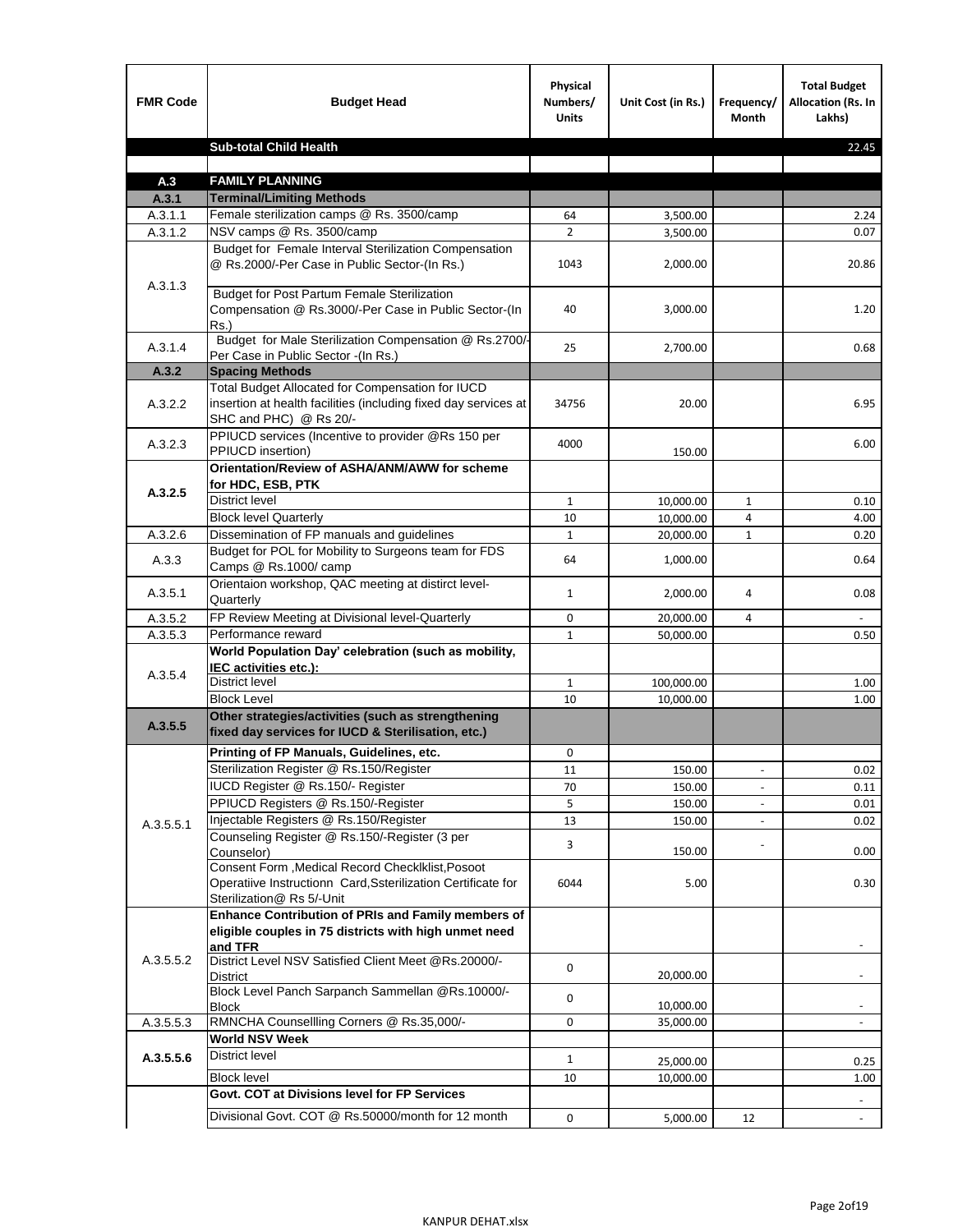| <b>FMR Code</b>    | <b>Budget Head</b>                                                                                                                                                                          | Physical<br>Numbers/<br><b>Units</b> | Unit Cost (in Rs.) | Frequency/<br>Month | <b>Total Budget</b><br>Allocation (Rs. In<br>Lakhs) |
|--------------------|---------------------------------------------------------------------------------------------------------------------------------------------------------------------------------------------|--------------------------------------|--------------------|---------------------|-----------------------------------------------------|
| A.3.5.5.8          | Exra Incentive for Female Interval Sterilization in Public<br>Sector.-(20% of 80% ELA) @ Rs. 130 per case                                                                                   | 209                                  | 130.00             |                     | 0.27                                                |
|                    | Extra Incentive for Male Sterilization in Public Sector-<br>(40% ELA) @ Rs. 155 per case                                                                                                    | 10                                   | 155.00             |                     | 0.02                                                |
|                    | <b>Sub-total Family Planning</b>                                                                                                                                                            |                                      |                    |                     | 47.51                                               |
|                    | ADOLESCENT HEALTH / RKSK (Rashtriya Kishore                                                                                                                                                 |                                      |                    |                     |                                                     |
| A.4                | Swasthya Karyakram)                                                                                                                                                                         |                                      |                    |                     |                                                     |
| A.4.1              | <b>Facility based services</b>                                                                                                                                                              |                                      |                    |                     |                                                     |
| A.4.1.1            | Orientation meetings-HPD Districts                                                                                                                                                          | $\Omega$                             | 9000               | $\mathbf{1}$        |                                                     |
|                    | Review meetings at District level-Quarterly                                                                                                                                                 | $\mathbf{1}$                         | 5000               | 4                   | 0.20                                                |
| A.4.1.2            | Establishment of new clinics at DH/Medical college level                                                                                                                                    | $\Omega$                             | 50,000.00          |                     |                                                     |
|                    | Operating expenses for existing clinics                                                                                                                                                     | 0                                    |                    |                     |                                                     |
|                    | DH & MC level Existing AFHS clinics                                                                                                                                                         | 0                                    | 600.00             | 12                  |                                                     |
| A.4.1.4            | DH & MC level AFHS clinics (New)                                                                                                                                                            | 0                                    | 600.00             | 6                   | $\overline{\phantom{a}}$                            |
|                    | CHC level Existing AFHS clinics                                                                                                                                                             | 0                                    | 400.00             | 12                  | $\overline{\phantom{a}}$                            |
|                    | PHC level existing AFHS clinics                                                                                                                                                             | $\Omega$                             | 200.00             | 12                  | $\blacksquare$                                      |
| A.4.1.5            | Mobility support for AH counsellors at MC/DH level AH<br>Clinic at @ Rs 1000 per month for 06 month                                                                                         | 0                                    | 1,000.00           | 6                   |                                                     |
|                    | Mobility support for Exsiting AH counsellors at CHC level<br>AH Clinic at @ Rs 1000 per month for 06 month                                                                                  | 0                                    | 1,000.00           | 6                   | $\sim$                                              |
| A.4.5.7            | <b>WIFS Register</b>                                                                                                                                                                        | 7284                                 | 100.00             |                     | 7.28                                                |
| A.4.5.8            | <b>NIPI Register</b>                                                                                                                                                                        | 8070                                 | 100.00             |                     | 8.07                                                |
| A.4.5.9            | <b>WIFS Reporting Formats</b>                                                                                                                                                               | 83808                                | 0.50               |                     | 0.42                                                |
|                    | <b>Sub-total Adolescent Health</b>                                                                                                                                                          |                                      |                    |                     | 15.97                                               |
| A.5                | <b>RBSK</b><br><b>Operational Cost of RBSK (Mobility support, DEIC etc)</b>                                                                                                                 |                                      |                    |                     |                                                     |
| A.5.1              |                                                                                                                                                                                             |                                      |                    |                     |                                                     |
| A.5.1.2            | Prepare detailed operational plan for RBSK across<br>districts (cost of plan/convergence/monitoring<br>meetings should be kept seperately)<br>One meeting @ Rs. 500 per block for microplan | 10                                   | 500.00             |                     | 0.05                                                |
|                    | One orientation meeting for RBSK software<br>Mobility support for Mobile health team                                                                                                        | 10                                   | 90.00              |                     | 0.01                                                |
| A.5.1.3<br>A.5.1.4 | Operational cost of DEIC                                                                                                                                                                    | 20                                   | 30,000.00          | 12                  | 72.00<br>0                                          |
| A.5.1.5            | New born screening- Inborn error of metabolism (please<br>give details per unit cost of screening, number of children<br>to be screened and the delivery points Add details)                |                                      |                    |                     | 0                                                   |
| A.5.1.7            | Spectacle for children                                                                                                                                                                      | 743                                  | 275.00             |                     | 2.04                                                |
| A.5.1.10           | Monitoring Meeting at District level                                                                                                                                                        | $\mathbf{1}$                         | 5,000.00           | 3                   | 0.15                                                |
|                    |                                                                                                                                                                                             |                                      |                    |                     |                                                     |
|                    | <b>Sub-total RBSK</b>                                                                                                                                                                       |                                      |                    |                     | 74.25                                               |
| A.7                | <b>PNDT Activities</b>                                                                                                                                                                      |                                      |                    |                     |                                                     |
|                    | <b>Support to PNDT cell</b>                                                                                                                                                                 |                                      |                    |                     |                                                     |
|                    | Honorarium of Divisional Level Data Assistant @ Rs.<br>18743 per month for 12 months<br>Honorarium of District Level Data Assistant @<br>Rs.                                                | 0                                    | 18,743.00          | 12                  |                                                     |
| A.7.1              | 11025 per month for 12 months                                                                                                                                                               | $\mathbf{1}$                         | 11,025.00          | 12                  | 1.32                                                |
|                    | Contingency at Divisional level for PCPNDT Cell                                                                                                                                             | 0                                    | 10,000.00          | $\mathbf{1}$        | $\overline{\phantom{a}}$                            |
|                    | Contingency at District level for PCPNDT Cell                                                                                                                                               | $\mathbf{1}$                         | 5,000.00           | $\mathbf{1}$        | 0.05                                                |
| A.7.2.2            | Visit of Divisional level Inspection Committee (Including<br>TA/DA)                                                                                                                         | 0                                    | 10,000.00          | $\mathbf{1}$        |                                                     |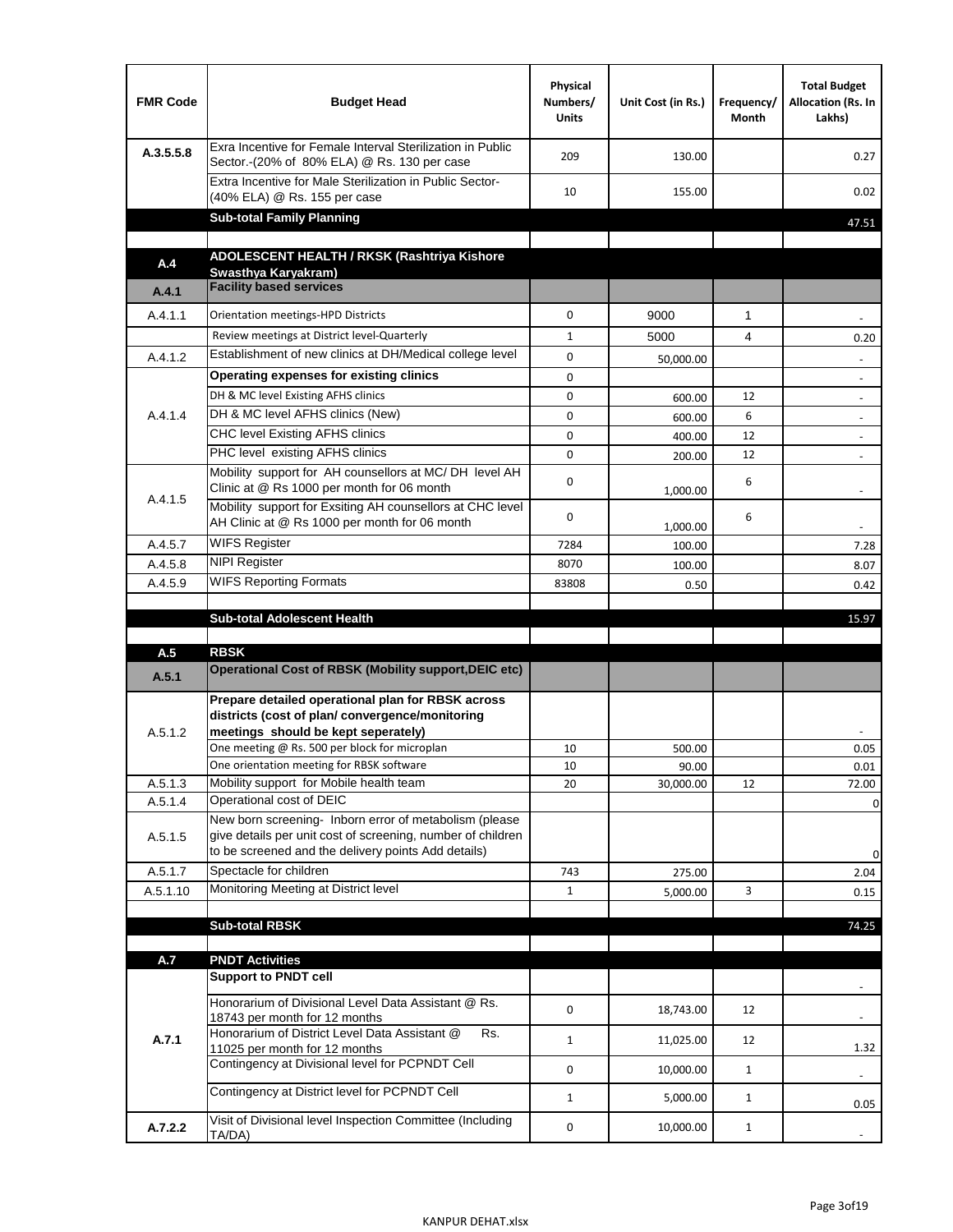| <b>FMR Code</b>      | <b>Budget Head</b>                                                                                                                              | Physical<br>Numbers/<br><b>Units</b> | Unit Cost (in Rs.)     | Frequency/<br><b>Month</b> | <b>Total Budget</b><br><b>Allocation (Rs. In</b><br>Lakhs) |
|----------------------|-------------------------------------------------------------------------------------------------------------------------------------------------|--------------------------------------|------------------------|----------------------------|------------------------------------------------------------|
| A.7.2.5              | Orientation of Member of District advisory Committee at<br><b>Divisional Level</b>                                                              | $\Omega$                             | 200,000.00             | $\mathbf{1}$               | $\blacksquare$                                             |
| A.7.2.9              | Capacity building of DGCS, CJM, District officers, Nodal<br>Officers, Ultrasound Owners, ASHA and AWWs<br>workshop at Districts and Block level |                                      |                        |                            |                                                            |
|                      | <b>District level</b>                                                                                                                           | $\mathbf{1}$                         | 10,000.00              | 1                          | 0.10                                                       |
|                      | <b>Block level</b>                                                                                                                              | 10                                   | 5,000.00               | $\mathbf{1}$               | 0.50                                                       |
|                      | <b>Sub-total PNDT activities</b>                                                                                                                |                                      |                        |                            | 1.97                                                       |
|                      |                                                                                                                                                 |                                      |                        |                            |                                                            |
| A.8                  | <b>Human Resources</b>                                                                                                                          |                                      |                        |                            |                                                            |
| A.8.1                | <b>Contractual Staff &amp; Services</b>                                                                                                         |                                      |                        |                            |                                                            |
| A.8.1.1<br>A.8.1.1.1 | <b>ANMs, Supervisory Nurses, LHVs</b><br><b>ANMs</b>                                                                                            |                                      |                        |                            |                                                            |
|                      | Honorarium of ANMs (New)                                                                                                                        | $\mathbf{1}$                         |                        | 6                          |                                                            |
| A.8.1.1.1.a          | Honorarium of ANMs (Existing)                                                                                                                   | $\mathbf{1}$                         | 11,550.00<br>11,550.00 | 12                         | 0.69<br>1.39                                               |
|                      | Honorarium of ANMs (New)                                                                                                                        | 33                                   | 11,550.00              | 6                          | 22.87                                                      |
| A.8.1.1.1.f          | Honorarium of ANMs (Existing)                                                                                                                   | 61                                   | 11,550.00              | 12                         | 84.55                                                      |
| A.8.1.1.2            | <b>Staff Nurses</b>                                                                                                                             |                                      |                        |                            |                                                            |
| A.8.1.1.2.a          | <b>DH</b>                                                                                                                                       |                                      |                        |                            | $\omega$                                                   |
|                      | Honorarium of SNs (New)                                                                                                                         | $\mathbf{1}$                         | 19,060.00              | 6                          | 1.14                                                       |
| A.8.1.1.2.b          | Honorarium of SNs (Existing)                                                                                                                    | 32                                   | 19.060.00              | 12                         | 73.19                                                      |
|                      | <b>Staff Nurse-NRC</b>                                                                                                                          |                                      |                        |                            | $\omega$                                                   |
|                      | Old, SNs @19060/Month for 12 months                                                                                                             | 0                                    | 19,060.00              | 12                         | $\overline{\phantom{a}}$                                   |
|                      | New, SNs @18150 per Month                                                                                                                       | 4                                    | 18,150.00              | 6                          | 4.36                                                       |
|                      | <b>Staff Nurse-SNCU</b>                                                                                                                         |                                      |                        |                            |                                                            |
| A.8.1.1.2.f          | Exiting Staff Nurse Honorarium @ Rs.19060/- p.m. for 12<br>months                                                                               | $\Omega$                             | 19,060.00              | 12                         | -                                                          |
|                      | New Staff Nurse Honorarium @ Rs.18150/- p.m. for 6 months                                                                                       | 8                                    | 18,150.00              | 6                          | 8.71                                                       |
|                      | <b>Staff Nurse-NBSU</b>                                                                                                                         |                                      |                        |                            |                                                            |
|                      | Staff Nurse Honorarium @ Rs.18150/- p.m. (For 6 Months)                                                                                         | 3                                    | 18,150.00              | 12                         | 6.53                                                       |
| A.8.1.1.2.g          | Human Resource Pediatric Intencive Care unit (PICU)                                                                                             |                                      |                        |                            |                                                            |
|                      | Staff Nurses Honorarium @ Rs. 18,150 per months for 12<br>months                                                                                | 0                                    | 18,150.00              | 12                         |                                                            |
| A.8.1.2.1            | <b>Laboratory Technicians</b>                                                                                                                   |                                      |                        |                            |                                                            |
| A.8.1.2.1.a          | Honorarium of Laboratory Technician                                                                                                             |                                      |                        |                            |                                                            |
| A.8.1.3              | <b>Specialists</b>                                                                                                                              |                                      |                        |                            |                                                            |
| A.8.1.3.1.b          | Honorarium of Contractual Gynaecologists/Surgeons                                                                                               | $\overline{2}$                       | 80,000.00              | 12                         | 19.20                                                      |
| A.8.1.3.3            | Anesthetists                                                                                                                                    |                                      |                        |                            |                                                            |
| A.8.1.3.3.b          | Honorarium of Contractual Anesthetists<br>Specialists for CH (Pediatrician etc) in SNCU, NBSU, NRC                                              | 0                                    | 80,000.00              | 12                         | $\blacksquare$                                             |
| A.8.1.3.5            |                                                                                                                                                 |                                      |                        |                            |                                                            |
|                      | Existing @ 78650/month for 12 Months                                                                                                            | 0                                    | 78,650.00              | 12                         | $\blacksquare$                                             |
| A.8.1.3.5.d          | New Peadiatrician Honorarium @ Rs.71500/- p.m. for 6<br>months                                                                                  | 3                                    | 71,500.00              | 6                          | 12.87                                                      |
| A.8.1.3.7            | Dental surgeons and dentists                                                                                                                    |                                      |                        |                            |                                                            |
| A.8.1.3.7.a          | Honorarium of Dental Surgen                                                                                                                     |                                      |                        |                            | 0.00                                                       |
| A.8.1.5              | <b>Medical Officers</b>                                                                                                                         |                                      |                        |                            |                                                            |
| A.8.1.5.2            | Honorarium of Medical Officers (New)                                                                                                            | 5                                    | 41,580.00              | $\overline{2}$             | 4.16                                                       |
|                      | Honorarium of Medical Officers (Existing)                                                                                                       | $\mathbf{1}$                         | 41,580.00              | 12                         | 4.99                                                       |
|                      | MOs for SNCU/ NBSU/NRC etc                                                                                                                      |                                      |                        |                            |                                                            |
| A.8.1.5.6            | Old, MO @41580 per Month                                                                                                                        | 0                                    | 41,580.00              | 12                         | $\omega$                                                   |
|                      | New, Mo@39600 Per Month                                                                                                                         | $\mathbf{1}$                         | 39,600.00              | 6                          | 2.38                                                       |
|                      | Human Resource Pediatric Intencive Care unit (PICU)                                                                                             |                                      |                        |                            |                                                            |
|                      | Existing, MO Honorarium @ Rs/41580/ Month for 12 Months                                                                                         | $\mathbf 0$                          | 41,580.00              | 12                         |                                                            |
| A.8.1.5.7            | New, MO Honorarium @ Rs. 39600 / Month for 6 Months                                                                                             | 0                                    | 39,600.00              | 6                          |                                                            |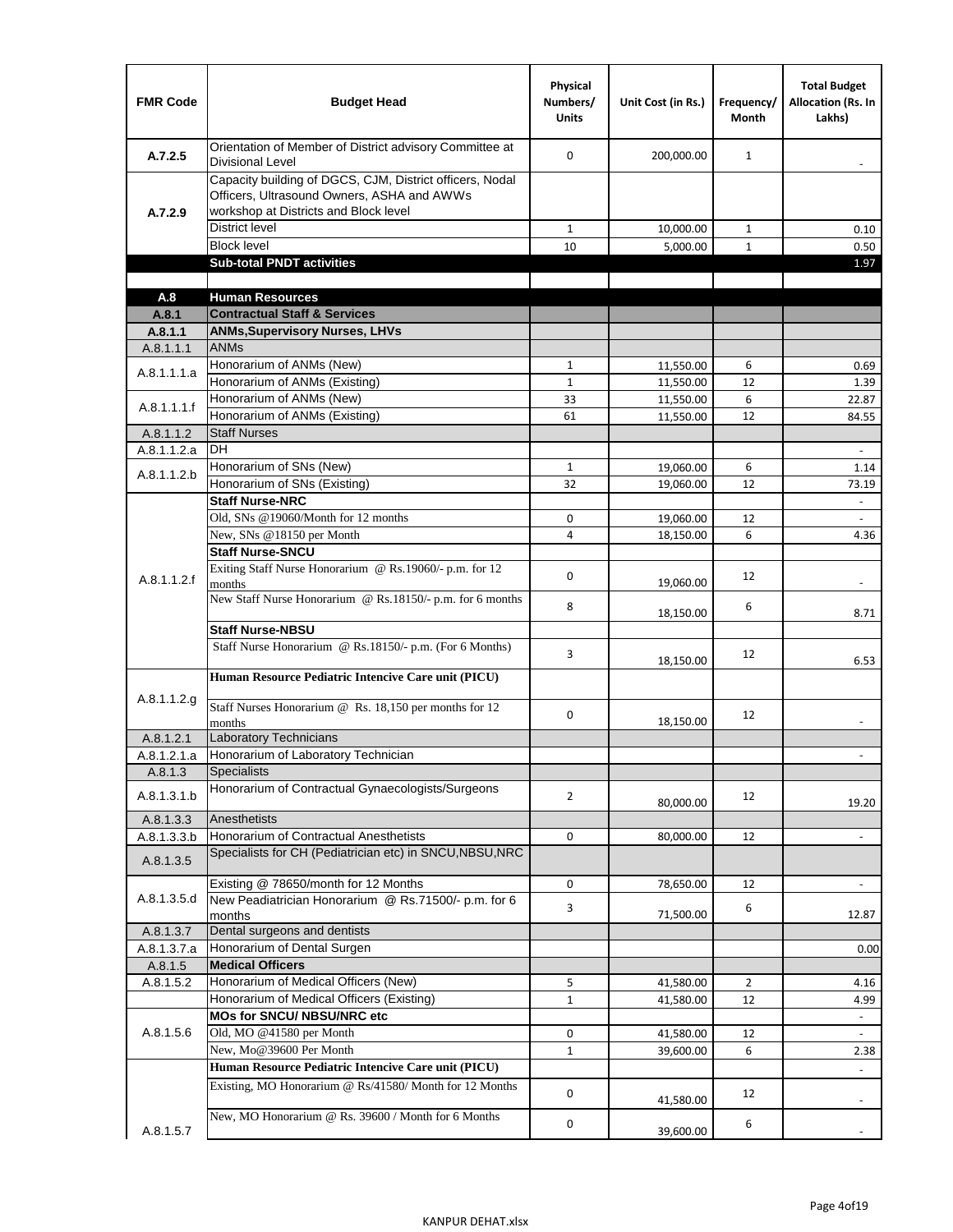| <b>FMR Code</b> | <b>Budget Head</b>                                                            | Physical<br>Numbers/<br><b>Units</b> | Unit Cost (in Rs.)     | Frequency/<br>Month | <b>Total Budget</b><br>Allocation (Rs. In<br>Lakhs) |
|-----------------|-------------------------------------------------------------------------------|--------------------------------------|------------------------|---------------------|-----------------------------------------------------|
|                 | Medical Officer/Training Coordinator, Honorarium at                           |                                      |                        |                     |                                                     |
|                 | <b>Medical College</b><br>Old, Trg. Coord. @41580/month for 12 Month          | $\mathbf 0$                          | 41,580.00              | 12                  |                                                     |
|                 | New, Trg. Coord.@39600/month for 6 Month                                      | $\Omega$                             | 39,600.00              | 6                   |                                                     |
| A.8.1.7.2       | Honorarium of X-Ray Technician for 12 months                                  |                                      |                        |                     |                                                     |
| A.8.1.7.4       | RBSK teams (Exclusive mobile health team & DEIC<br>Staff)                     |                                      |                        |                     |                                                     |
|                 | <b>MOs- AYUSH/MBBS</b>                                                        |                                      |                        |                     |                                                     |
|                 | <b>Honoraria Existing MBBS</b>                                                | $\overline{7}$                       | 41,675.00              | 12                  | 35.01                                               |
|                 | Honoraria New MBBS<br>Honoraria - BDS                                         | 0                                    | 37,800.00              | 6                   | $\overline{\phantom{a}}$                            |
| A.8.1.7.4.1     | Honoraria - AYUSH (Existing)                                                  | 3<br>19                              | 40,516.00<br>27,783.00 | 12<br>12            | 14.59<br>63.35                                      |
|                 | Honoraria - AYUSH recruited upto March 16                                     | 3                                    | 26,460.00              | 12                  | 9.53                                                |
|                 | Honoraria - AYUSH New                                                         | 8                                    | 25,200.00              | 6                   | 12.10                                               |
|                 | <b>Staff Nurse</b>                                                            | $\Omega$                             |                        |                     |                                                     |
|                 | Honoraria - Staff Nurse                                                       | $\overline{2}$                       | 19,100.00              | 12                  | 4.58                                                |
|                 | <b>ANM</b>                                                                    |                                      |                        |                     |                                                     |
| A.8.1.7.4.2     | Honoraria - ANMs (Existing)                                                   | 17                                   | 11,576.00              | 12                  | 23.62                                               |
|                 | Honoraria - ANM (Recruited upto March 16)                                     | $\mathbf 0$                          | 11,025.00              | 12                  | $\overline{a}$                                      |
|                 | Honoraria - ANM (New)                                                         | $\mathbf{1}$                         | 10,500.00              | 6                   | 0.63                                                |
|                 | Paramedical                                                                   | $\mathbf 0$                          |                        |                     | $\omega$                                            |
|                 | Honoraria - Paramedical                                                       | $\mathbf{1}$                         | 13,753.00              | 12                  | 1.65                                                |
|                 | <b>Pharmacists</b>                                                            | $\mathbf 0$                          |                        |                     |                                                     |
| A.8.1.7.4.3     | Honoraria - Pharmacist (Existing)                                             | 19                                   | 14,884.00              | 12                  | 33.94                                               |
|                 | Honoraria - Pharmacist (Recruited upto March 16)                              | $\mathbf 0$                          | 14,175.00              | 12                  | $\overline{\phantom{a}}$                            |
|                 | Honoraria - Pharmacist (New)                                                  | $\Omega$                             | 13,500.00              | 6                   | ÷,                                                  |
|                 | Sub Total RBSK mobile teams<br><b>Others</b>                                  | $\Omega$                             |                        |                     | $\overline{\phantom{a}}$                            |
| A.8.1.7.5       | Honorarium of RMNCH/FP Counselors @ Rs.10760/- for                            |                                      |                        |                     |                                                     |
| A.8.1.7.5.1     | 12 months                                                                     | $\mathbf{1}$                         | 10,760.00              | 12                  | 1.29                                                |
|                 | <b>Adolescent Health counselors</b>                                           |                                      |                        |                     | $\blacksquare$                                      |
|                 | AH counselors at DH level (1st & 2nd phase)                                   | 0                                    | 13,891.00              | 12                  |                                                     |
| A.8.1.7.5.2     | AH counselors DH level of 3nd phase                                           | $\mathbf 0$                          | 13,230.00              | 12                  | $\overline{\phantom{a}}$                            |
|                 | AH counselors at DH/MC level (New)                                            | 0                                    | 12,600.00              | 12                  | $\blacksquare$                                      |
|                 | AH counsellors at CHC level                                                   | $\mathbf 0$                          | 13,230.00              | 6                   | $\overline{\phantom{a}}$                            |
|                 | <b>Nutriionist</b>                                                            | 0                                    |                        |                     | $\overline{\phantom{a}}$                            |
| A.8.1.7.5.4     | Old, Nutrist. @17325 per Month for 12 months                                  | 0                                    | 17,325.00              | 12                  | $\overline{\phantom{a}}$                            |
|                 | New, Nutrist. $@16500$ per Month for 6 months<br><b>HR for Cold Chain</b>     | 1<br>0                               | 16,500.00              | 6                   | 0.99                                                |
|                 | Hononarium of Cold Chain Handlers at Division level                           | 0                                    | 11,430.00              | 12                  |                                                     |
|                 |                                                                               |                                      |                        |                     |                                                     |
|                 | Hononarium of Cold Chain Handlers at District level                           | $\mathbf{1}$                         | 11,430.00              | 12                  | 1.37                                                |
|                 | Hononarium of Technician (Refeigator Machenic) at<br><b>Division level</b>    | 0                                    | 19,060.00              | 12                  | $\overline{\phantom{a}}$                            |
|                 | Technician (Refeigator Machenic) at District level                            | 0                                    | 19,060.00              | 12                  | $\blacksquare$                                      |
| A.8.1.7.7       | Honararium of Vaccince Strore Keeper at Division level                        | 0                                    | 25,410.00              | 12                  |                                                     |
|                 | Honararium of Vaccince Van Driver at Division level                           |                                      |                        |                     | $\overline{\phantom{a}}$                            |
|                 | <b>HR for Blood Bank Storage/Unit</b>                                         | 0                                    | 19,060.00              | 12                  | $\overline{\phantom{a}}$                            |
|                 | Man Power Support at 89 Blood Banks                                           |                                      |                        |                     | 17.29                                               |
|                 | Man Power Support at 118 Blood Storage Centre                                 |                                      |                        |                     | 9.60                                                |
|                 | Manpower support of 18 BCTV                                                   |                                      |                        |                     |                                                     |
|                 | Staff for Training Institutes/ SIHFW/ Nursing Training                        |                                      |                        |                     | 0.00                                                |
| A.8.1.7.8       |                                                                               |                                      |                        |                     | 0                                                   |
|                 | Incentive/ Awards etc. to SN, ANMs etc.                                       |                                      |                        |                     | $\overline{\phantom{a}}$                            |
|                 | SBA Trained ANMs at L1 SCs from 6th delivery every month                      | 0                                    | 300.00                 |                     | $\blacksquare$                                      |
|                 | SBA Trained ANMs/SNs at APHCs/PHCs starting from 16th<br>Delivery every month | 0                                    | 300.00                 |                     |                                                     |
| A.8.1.8         | SBA Trained ANMs/SNs at Non FRU CHCs/BPHCs starting from                      |                                      |                        |                     |                                                     |
|                 | 51st Delivery every month                                                     | 0                                    | 300.00                 |                     |                                                     |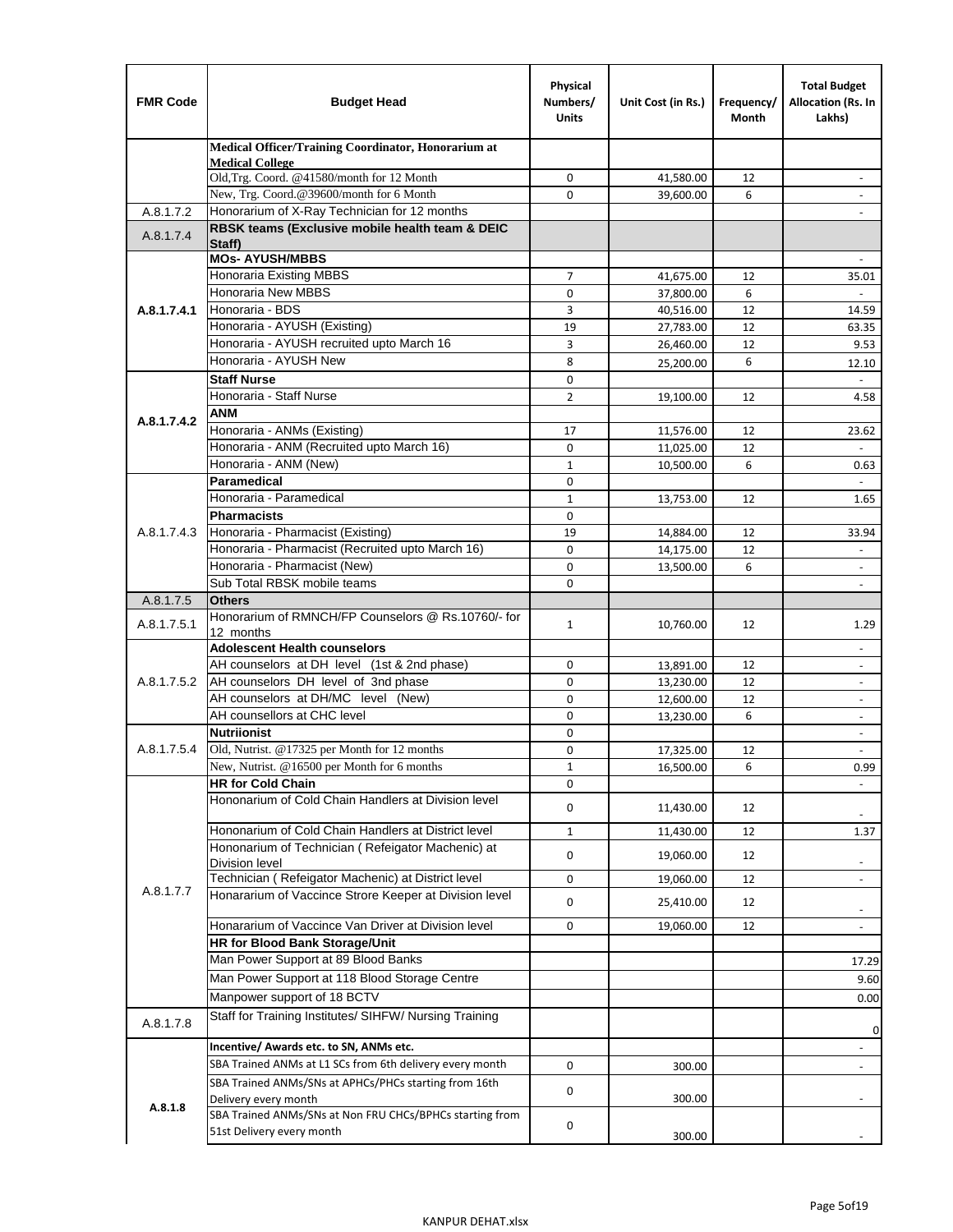| <b>FMR Code</b> | <b>Budget Head</b>                                                                                 | Physical<br>Numbers/<br><b>Units</b> | Unit Cost (in Rs.) | Frequency/<br>Month | <b>Total Budget</b><br>Allocation (Rs. In<br>Lakhs) |
|-----------------|----------------------------------------------------------------------------------------------------|--------------------------------------|--------------------|---------------------|-----------------------------------------------------|
|                 | Incentives for EMOC teams at below District level starting from<br>6th CS every month @Rs 3000/CS  | $\mathbf 0$                          | 3,000.00           |                     |                                                     |
| A.8.1.9         | Honorarium of Data Entry Operator at DH                                                            |                                      |                    |                     | 1.83                                                |
| A.8.1.10        | <b>Other Incentives Schemes (PI.Specify)</b>                                                       |                                      |                    |                     |                                                     |
| A.8.1.10.1      | Fixed difficult area Incentive                                                                     | 0                                    |                    |                     |                                                     |
|                 | FRU Operationalization for Gynae & anaesthetist                                                    |                                      |                    |                     |                                                     |
| A.8.1.10.2      | specialist on call from govt sector for NHPDs & HPDs                                               | 60                                   | 3,000.00           |                     | 1.80                                                |
| A.8.1.10.3      | FRU Operationalization Gynaecologists specialist on call<br>for NHPDs & HPDs                       | 30                                   | 4,500.00           |                     | 1.35                                                |
| A.8.1.10.4      | FRU Operationalization anaesthetist specialist on call for<br><b>NHPDs &amp; HPDs</b>              | 60                                   | 3,000.00           |                     | 1.80                                                |
| A.8.1.10.5      | Performance based Incentives to RMNCH+A Counsellors<br>in Family Planning @ Rs.50/ client          | 200                                  | 50.00              |                     | 0.10                                                |
| A.8.1.11        | <b>Support Staff for Health Facilities</b>                                                         |                                      |                    |                     |                                                     |
|                 | <b>HR-NRC</b>                                                                                      |                                      |                    |                     | $\blacksquare$                                      |
|                 | Cook                                                                                               |                                      |                    |                     |                                                     |
|                 | Old, Cook @7500 per Month for 12 months                                                            | 0                                    | 7,500.00           | 12                  | ÷,                                                  |
|                 | New, Cook @7500 per Month for 6 months                                                             | $\mathbf{1}$                         | 7,500.00           | 6                   | 0.45                                                |
|                 | <b>Care Taker</b>                                                                                  |                                      |                    |                     |                                                     |
|                 | Old, Caretaker @6400 per Month for 12 months                                                       | 0                                    | 6,400.00           | 12                  |                                                     |
|                 | New, Caretaker @6400 per Month for 6 months                                                        | $\mathbf{1}$                         | 6,400.00           | 6                   | 0.38                                                |
|                 | <b>Cleaner</b>                                                                                     |                                      |                    |                     |                                                     |
|                 | Old, Cleaner @6400 per Month for 12 months                                                         | 0                                    | 6,400.00           | 12                  |                                                     |
|                 | New, Cleaner @6400 per Month for 6 months                                                          | $\mathbf{1}$                         | 6,400.00           | 6                   | 0.38                                                |
|                 | <b>HR-SNCU</b>                                                                                     |                                      |                    |                     |                                                     |
| A.8.1.11.f      | Cleaner/ Ward Ayah/Security Guard                                                                  |                                      |                    |                     |                                                     |
|                 | Existing CL/WA Honorarium @ Rs. 6400/monty for 12<br>months                                        | $\mathbf 0$                          |                    | 12                  |                                                     |
|                 | New CL/WA/SG Honorarium @ Rs. 6400/month for 6                                                     |                                      | 6,400.00           |                     |                                                     |
|                 | month                                                                                              | 9                                    | 6,400.00           | 6                   | 3.46                                                |
|                 | <b>Data Entry Oprator</b>                                                                          |                                      |                    |                     |                                                     |
|                 | old DEO Honorarium @ Rs.12000/- p.m. for 12 months                                                 |                                      |                    |                     |                                                     |
|                 |                                                                                                    | $\mathbf 0$                          | 12,000.00          | 12                  |                                                     |
|                 | New DEO Honorarium @ Rs.12000/- p.m. for 6 months                                                  | $\mathbf{1}$                         |                    | 6                   |                                                     |
|                 |                                                                                                    |                                      | 12,000.00          |                     | 0.72                                                |
|                 | Human Resource Pediatric Intencive Care unit (PICU)                                                |                                      |                    |                     |                                                     |
|                 | Ward Aaya/Sweeper Honorarium @ Rs. 6400/Month for 6                                                | 0                                    |                    | 6                   |                                                     |
|                 | months                                                                                             |                                      | 6,400.00           |                     |                                                     |
|                 | Sub-total HR                                                                                       |                                      |                    |                     | 488.81                                              |
|                 |                                                                                                    |                                      |                    |                     |                                                     |
| A.9<br>A.9.1    | <b>TRAINING</b><br>Skill lab                                                                       |                                      |                    |                     |                                                     |
| A.9.1.3         | Training Motivation and follow up visit                                                            |                                      |                    |                     | 0                                                   |
| A.9.3           | <b>Maternal Health Training</b>                                                                    |                                      |                    |                     | $\overline{\phantom{a}}$                            |
| A.9.3.1.4       | Training of ANMs / LHVs in SBA                                                                     |                                      |                    |                     | $\blacksquare$                                      |
| A.9.3.7         | Other maternal health training (please specify)                                                    |                                      |                    |                     | $\qquad \qquad \blacksquare$                        |
| A.9.3.7.1       | MDR training of District and Block level officials                                                 | 3                                    | 22,950.00          |                     | 0.69                                                |
| A.9.3.7.5       | ANM Training on new ANC guidelines and HRPs                                                        |                                      |                    |                     | $\omega$                                            |
|                 | District level                                                                                     | $\overline{2}$                       | 29,300.00          |                     | 0.59                                                |
|                 | <b>Block Level</b>                                                                                 | 10                                   | 31,050.00          |                     | 3.11                                                |
| A.9.10          | <b>Training (Nursing)</b>                                                                          |                                      |                    |                     | $\blacksquare$                                      |
| A.9.10.1        | Strengthening of Existing Training Institutions/Nursing School<br>excluding infrastructure and HR. | 0                                    | 4,300,000.00       |                     |                                                     |
|                 |                                                                                                    |                                      |                    |                     |                                                     |
| A.9.10.2        | New Training Institutions/School                                                                   | 1                                    | 152,000.00         |                     | 1.52                                                |
|                 | <b>National Dewarming Day</b>                                                                      |                                      |                    |                     |                                                     |
| A.9.11.3        | Orientaion meeting-District level                                                                  | $\mathbf{1}$                         | 5000               | $\overline{2}$      | 0.10                                                |
|                 | Orientaion meeting-Block level                                                                     | 10                                   | 7500               | $\overline{2}$      | 1.50                                                |
| A.9.12          | <b>RBSK training</b>                                                                               |                                      |                    |                     | $\overline{\phantom{a}}$                            |
| A.9.12.1        | RBSK Training -Training of Mobile health team -<br>technical and managerial (5 days)               |                                      |                    |                     | 0                                                   |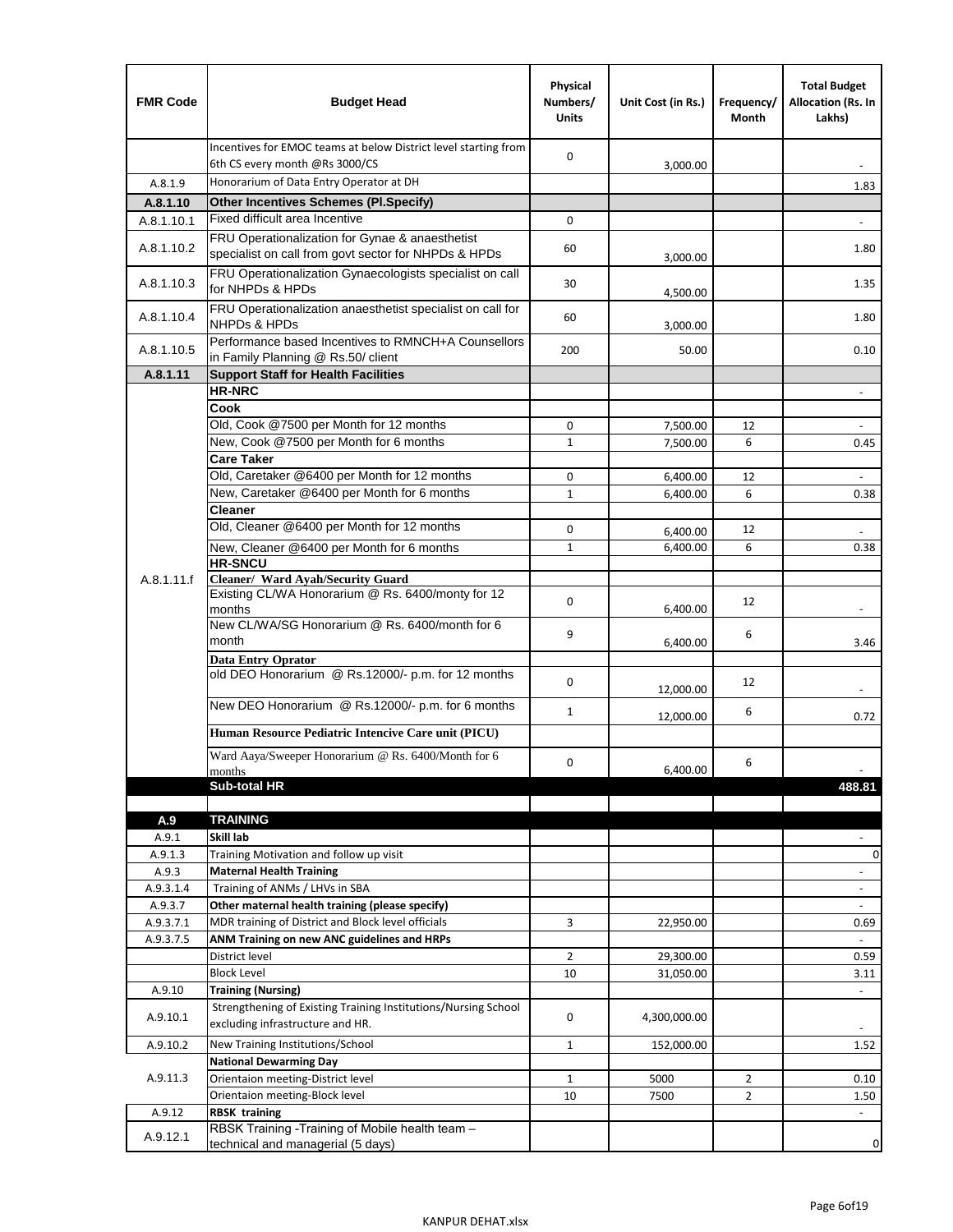| <b>FMR Code</b>      | <b>Budget Head</b>                                                                             | Physical<br>Numbers/<br><b>Units</b> | Unit Cost (in Rs.)     | Frequency/<br><b>Month</b> | <b>Total Budget</b><br>Allocation (Rs. In<br>Lakhs) |
|----------------------|------------------------------------------------------------------------------------------------|--------------------------------------|------------------------|----------------------------|-----------------------------------------------------|
|                      |                                                                                                |                                      |                        |                            |                                                     |
|                      | <b>Sub-total Training</b>                                                                      |                                      |                        |                            | 7.50                                                |
| A.10                 | <b>PROGRAMME MANAGEMENT</b>                                                                    |                                      |                        |                            |                                                     |
| A.10.2               | Contractual Staff for DPMSU recruited and in position                                          |                                      |                        |                            |                                                     |
| A.10.2.1             | District Programme Manager                                                                     | $\mathbf{1}$                         |                        | 12                         |                                                     |
| A.10.2.2             | District Accounts Manager                                                                      | 1                                    | 39,690.00              | 12                         | 4.76                                                |
| A.10.2.3             | District Data Manager                                                                          | $\mathbf{1}$                         | 32,303.00              | 12                         | 3.88                                                |
| A.10.2.4             | Consultants/ Programme Officers (Kindly Specify)                                               | $\mathbf 0$                          | 22,050.00              |                            | 2.65                                                |
|                      | Honorarium of RKSK Coordinator                                                                 | 0                                    |                        | 9                          |                                                     |
| A.10.2.5             | Accountants                                                                                    | 0                                    | 25,000.00              |                            | $\overline{\phantom{a}}$                            |
| A.10.2.6             | Data Entry Operators                                                                           | 0                                    |                        |                            | $\overline{\phantom{a}}$                            |
| A.10.2.7             | Support Staff (Kindly Specify)                                                                 | $\mathbf{1}$                         | 8,269.00               | 12                         | 0.99                                                |
| A.10.2.8.1           | Operational Cost for DPMU unit                                                                 | $\mathbf{1}$                         | 89,250.00              | 12                         | 10.71                                               |
| A.10.2.8.5           | <b>DEIC Managers</b>                                                                           | $\mathbf 0$                          | 33,000.00              | 10                         |                                                     |
| A.10.3               | <b>Strengthening of Block PMU</b>                                                              |                                      |                        |                            |                                                     |
| A.10.3.1             | <b>Block Programme Manager</b>                                                                 |                                      |                        |                            | 29.11                                               |
| A.10.3.2             | <b>Block Accounts Manager</b>                                                                  |                                      | 12,128.00              | 12                         | 12.41                                               |
| A.10.3.7.1           | Operational Cost for BPMU unit                                                                 | 10                                   | 15,000.00              | 12                         | 18.00                                               |
|                      | <b>Concurrent Audit system</b>                                                                 |                                      |                        |                            |                                                     |
| A.10.6               | Monthly Concurrent Audit                                                                       | $\mathbf{1}$                         | 4,500.00               | 12                         | 0.54                                                |
|                      | <b>Block Spesific Work</b>                                                                     | 10                                   | 500.00                 | 12                         | 0.60                                                |
| A.10.7               | <b>Mobility Support, Field Visits</b><br>DPMU/District                                         |                                      |                        |                            |                                                     |
| A.10.7.2<br>A.10.7.3 | <b>BPMU/Block</b>                                                                              | 2<br>10                              | 30,000.00<br>30,000.00 | 12<br>12                   | 7.20<br>36.00                                       |
| A.10.8.1             | Vehicles for Divisional / AD office                                                            | 0                                    | 30,000.00              | 12                         |                                                     |
|                      |                                                                                                |                                      |                        |                            |                                                     |
|                      | <b>Sub-total Programme Management</b>                                                          |                                      |                        |                            | 126.84                                              |
|                      |                                                                                                |                                      |                        |                            |                                                     |
|                      | Total of RMNCH+A                                                                               |                                      |                        |                            | 1,555.67                                            |
|                      |                                                                                                |                                      |                        |                            |                                                     |
| в                    | Additionalities under NRHM (Mission Flexible Pool)                                             |                                      |                        |                            |                                                     |
| <b>B1</b>            | <b>ASHA</b>                                                                                    |                                      |                        |                            |                                                     |
| B1.1.1.3             | <b>Supplementary training for ASHAs</b>                                                        |                                      |                        |                            |                                                     |
| B1.1.1.3.1           | TOT of ASHA Trainer- I round (at RHFWTC)                                                       |                                      |                        |                            |                                                     |
|                      | Batch cost+Equipment+Module+ Monitoring Visit                                                  |                                      |                        |                            |                                                     |
| B1.1.1.3.2           | TOT of ASHA Trainers -II Round (at RHFWTC)                                                     |                                      |                        |                            |                                                     |
| B1.1.1.4             | Post training support and supervision<br>Supervision costs by ASHA facilitators<br>(12 months) |                                      |                        |                            | $\omega$                                            |
|                      |                                                                                                |                                      |                        |                            | 51.00                                               |
| B1.1.1.4.1           | Supervision costs by ASHA facilitators<br>(6 months)                                           |                                      |                        |                            |                                                     |
|                      |                                                                                                |                                      |                        |                            |                                                     |
| B1.1.1.4.2           | Monthly review Meeting of ASHA Sangini with BCPM                                               |                                      |                        |                            | 1.53                                                |
| B1.1.3               | Performance Incentive/Other Incentive to ASHAs (if<br>any)                                     |                                      |                        |                            |                                                     |
| B1.1.3.1             | <b>ASHA incentives under Maternal Health</b>                                                   |                                      |                        |                            |                                                     |
| B1.1.3.1.2           | Maternal Death Audit Information                                                               | 101                                  | 200.00                 |                            | 0.20                                                |
| B1.1.3.2             | Incentive to ASHA under Child Health                                                           |                                      |                        |                            | ÷.                                                  |
| B1.1.3.2.1           | Incentive for Home Based Newborn Care programme                                                | 50940                                | 250.00                 |                            | 127.35                                              |
| B1.1.3.2.4           | Incentive for referral of SAM cases to NRC @ Rs.50/Case                                        | 240                                  | 50.00                  |                            | 0.12                                                |
| B1.1.3.2.5           | Incentive for follow up of discharge of SAM children from<br>NRCs @ Rs. 100/ for 4 Follow up   | 240                                  | 100.00                 |                            | 0.24                                                |
| B1.1.3.3             | ASHA Incentives under family planning (ESB/ PPIUCD/<br>Others)                                 |                                      |                        |                            |                                                     |
| B1.1.3.3.1           | ASHA PPIUCD incentive for accompanying the client for<br>PPIUCD insertion                      | 4000                                 | 150.00                 |                            | 6.00                                                |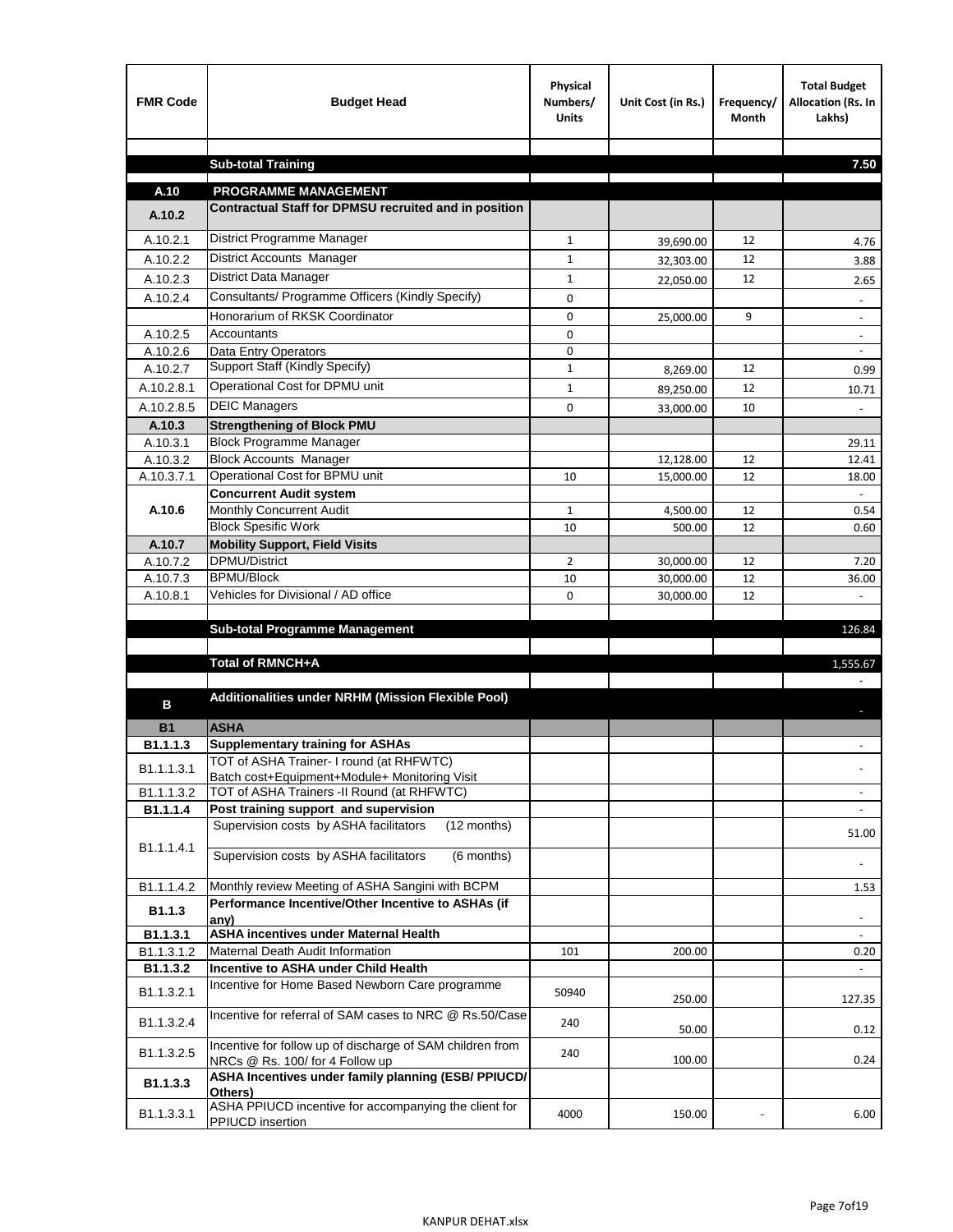| <b>FMR Code</b>            | <b>Budget Head</b>                                                                                                                                                                             | Physical<br>Numbers/<br><b>Units</b> | Unit Cost (in Rs.) | Frequency/<br>Month | <b>Total Budget</b><br><b>Allocation (Rs. In</b><br>Lakhs) |
|----------------------------|------------------------------------------------------------------------------------------------------------------------------------------------------------------------------------------------|--------------------------------------|--------------------|---------------------|------------------------------------------------------------|
|                            | ASHA incentive under ESB scheme for promoting<br>spacing of births @ 500/- per ASHA/client                                                                                                     | 250                                  | 500.00             |                     | 1.25                                                       |
| B <sub>1.1</sub> , 3, 3, 2 | Spacing for 2 years after marriage @ 500/- per<br>ASHA/client                                                                                                                                  | 250                                  | 500.00             |                     | 1.25                                                       |
| B1.1.3.3.3                 | ASHA Incentive under ESB scheme for promoting<br>adoption of limiting method upto two children @ Rs. 1000<br>per client                                                                        | 250                                  | 1,000.00           |                     | 2.50                                                       |
| B1.1.3.6                   | <b>ASHA Incentives (other)</b>                                                                                                                                                                 |                                      |                    |                     |                                                            |
| B <sub>1.1</sub> , 3, 5, 3 | ASHA incentive for NDD for 2 round                                                                                                                                                             | 1700                                 | 100.00             | $\overline{2}$      | 3.40                                                       |
| B <sub>1.1</sub> .3.6.1    | Amount to be released for 12 months for Routine<br>activities (4 month incentive for ASHAs those are yet to<br>be placed)                                                                      |                                      |                    |                     | 194.32                                                     |
| B1.1.3.6.4                 | Incentive to ASHA Facilitator (12 Months)                                                                                                                                                      |                                      |                    |                     | 3.06                                                       |
| B <sub>1.1</sub> .3.6.5    | Reimbursement of travel expenses for accompanying a<br>woman to facility for surgical abortion (MVA/EVA) @<br>Rs.150/-per case                                                                 | 100                                  | 150.00             |                     | 0.15                                                       |
| B <sub>1.1</sub> .3.6.6    | Reimbursement of travel expenses for accompanying a<br>woman to facility for medical abortion (MMA) @ Rs.225/-<br>per case                                                                     | 100                                  | 225.00             |                     | 0.23                                                       |
| B1.1.3.6.9                 | ASHA Torch (NO. of ASHA +AF) @ Rs. 262.20                                                                                                                                                      |                                      |                    |                     | 4.68                                                       |
| B1.1.3.7                   | Other (support provisions to ASHA such as uniform,                                                                                                                                             |                                      |                    |                     |                                                            |
| B <sub>1.1</sub> .3.7.2    | diary, ASHA Ghar etc)<br>ASHA Payment Voucher, Payment Register and VHIR<br>1.@ Rs. 25/ASHA, 2.@Rs.50/AF, 3.@Rs.150/block for<br>ASHa master payment register,<br>4. @Rs.174.5/ASHA/B1.1.3.7.2 |                                      |                    |                     | 3.45                                                       |
| B <sub>1.1</sub> , 3.7.4   | ASHA SAREE (TA/DA for Attending monthly meeting) No.<br>of ASHA+AF @ Rs.450                                                                                                                    |                                      |                    |                     | 8.03                                                       |
| B <sub>1.1</sub> .5.1      | Honorarium of Regional Coordinator                                                                                                                                                             |                                      |                    |                     |                                                            |
| B <sub>1.1.5.2</sub>       | Honararium of District Community Process Manager                                                                                                                                               | $\mathbf{1}$                         | 32,303.00          | 12                  | 3.88                                                       |
| B1.1.5.3                   | Honararium of Block Community Process Manager                                                                                                                                                  | 10                                   | 12,000.00          | 12                  | 14.40                                                      |
|                            | Mobility cost for ARC/AMG                                                                                                                                                                      |                                      |                    |                     |                                                            |
| B <sub>1.1.5.4</sub>       | AMG cost                                                                                                                                                                                       | $\mathbf{1}$                         | 10,000.00          | 1                   | 0.10                                                       |
|                            | Quarterly BCPM meeting at Divisional Head Quarter @                                                                                                                                            |                                      |                    |                     |                                                            |
|                            | rs. 500/BCPM/qtr.                                                                                                                                                                              |                                      |                    |                     |                                                            |
|                            | <b>Sub Total of ASHA</b>                                                                                                                                                                       |                                      |                    |                     | 427.13513                                                  |
|                            |                                                                                                                                                                                                |                                      |                    |                     |                                                            |
| B.2                        | <b>Untied Fund</b>                                                                                                                                                                             |                                      |                    |                     |                                                            |
| B <sub>2.3</sub>           | <b>CHCs</b>                                                                                                                                                                                    |                                      |                    |                     | 30.00                                                      |
| B <sub>2.4</sub>           | PHCs                                                                                                                                                                                           |                                      |                    |                     | 21.88                                                      |
|                            | <b>Sub Total of Untied Fund</b>                                                                                                                                                                |                                      |                    |                     | 51.875                                                     |
| <b>B9</b>                  | <b>Mainstreaming of AYUSH</b>                                                                                                                                                                  |                                      |                    |                     |                                                            |
| B.9.1                      | Medical Officers at CHCs/ PHCs (Only AYUSH)                                                                                                                                                    |                                      |                    |                     |                                                            |
| B.9.1.1                    | <b>DH</b>                                                                                                                                                                                      | $\overline{2}$                       | 29,106.00          | 12                  | 6.99                                                       |
| B.9.1.2                    | <b>FRUs</b>                                                                                                                                                                                    | $\overline{2}$                       | 29,106.00          | 12                  | 6.99                                                       |
| B.9.1.3                    | Non FRU SDH/ CHC                                                                                                                                                                               | 9                                    | 29,106.00          | 12                  | 31.43                                                      |
| B.9.1.4                    | 24 X 7 PHC                                                                                                                                                                                     | 10                                   | 29,106.00          | 12                  | 34.93                                                      |
| B.9.1.5                    | Non-24 X 7 PHCs/ APHCs                                                                                                                                                                         | $\overline{2}$                       | 29,106.00          | 12                  | 6.99                                                       |
| <b>B.9.2</b>               | Other Staff Nurses and Supervisory Nurses/ AYUSH<br>pharmacists (Only AYUSH)                                                                                                                   |                                      |                    |                     |                                                            |
| B.9.2.1                    | DH                                                                                                                                                                                             | $\overline{2}$                       | 10,914.75          | 12                  | 2.62                                                       |
| B.9.2.2                    | <b>FRUs</b>                                                                                                                                                                                    | $\overline{2}$                       | 10,914.75          | 12                  | 2.62                                                       |
| B.9.2.3                    | Non FRU SDH/ CHC                                                                                                                                                                               | 7                                    | 10,914.75          | 12                  | 9.17                                                       |
| B.9.2.4                    | 24 X 7 PHC                                                                                                                                                                                     | 3                                    | 10,914.75          | 12                  | 3.93                                                       |
| B.9.2.5                    | Non-24 X 7 PHCs                                                                                                                                                                                | 0                                    | 10,914.75          | 12                  |                                                            |
|                            |                                                                                                                                                                                                |                                      |                    |                     | $\overline{\phantom{a}}$                                   |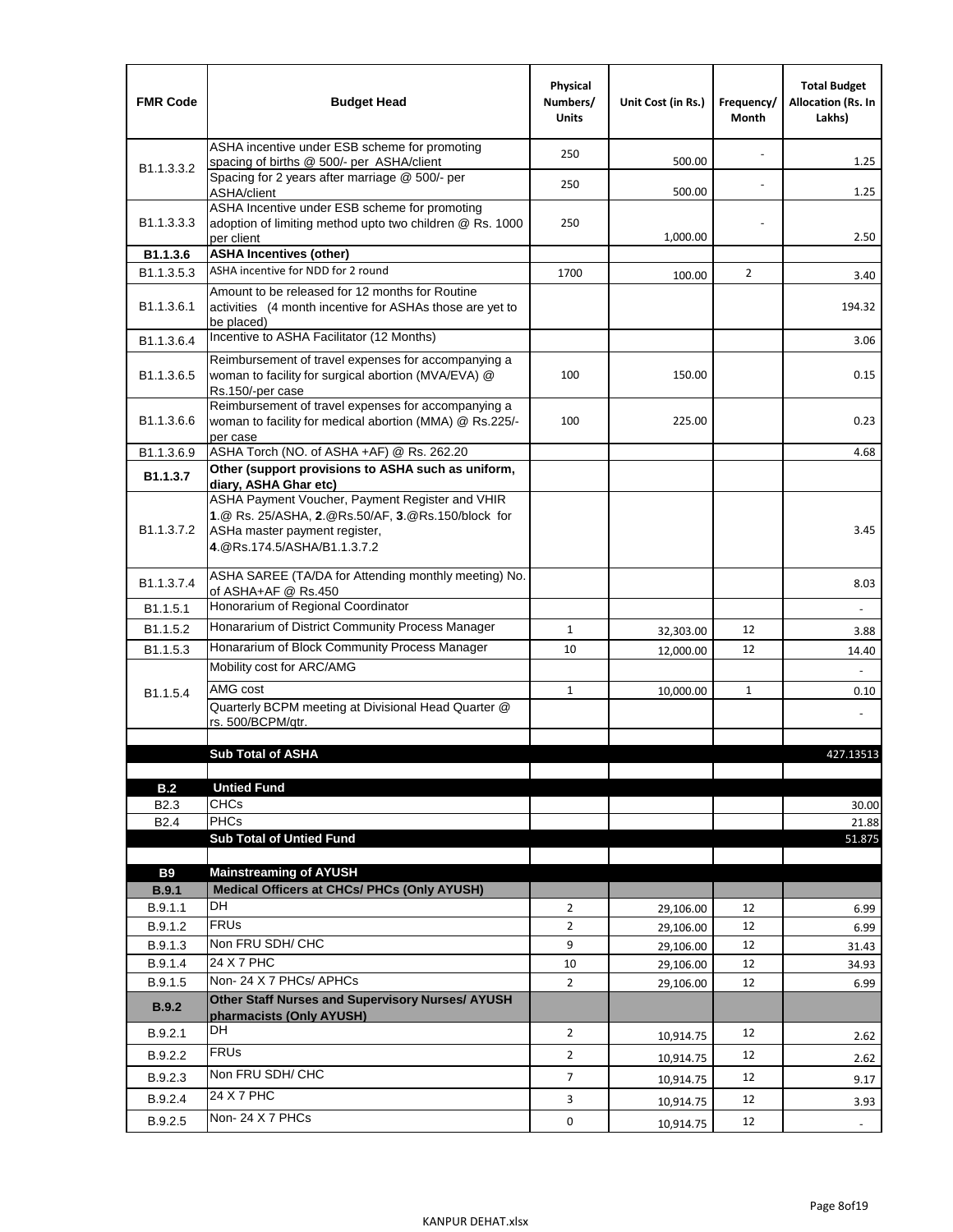| <b>FMR Code</b>   | <b>Budget Head</b>                                                                              | Physical<br>Numbers/<br><b>Units</b> | Unit Cost (in Rs.) | Frequency/<br>Month | <b>Total Budget</b><br>Allocation (Rs. In<br>Lakhs)  |
|-------------------|-------------------------------------------------------------------------------------------------|--------------------------------------|--------------------|---------------------|------------------------------------------------------|
|                   | Panchkarma Unit Lokbabdhu Rajnarayna Joint<br><b>Hospital, Lucknow</b>                          |                                      |                    |                     |                                                      |
| B.9.2.6           | Honararium of Panchkarma Technician (1Male and 1<br>Female)                                     | 0                                    | 10,000.00          | 12                  |                                                      |
|                   | Honorarium of Panchkarma Attendent                                                              | 0                                    | 8,000.00           | 12                  |                                                      |
|                   | Lumpsum amount for Sweeper (Safai Karmi)                                                        |                                      |                    |                     | 0                                                    |
| <b>B9.3</b>       | <b>Other Activities (Excluding HR)</b>                                                          |                                      |                    |                     |                                                      |
| B9.3.1            | Contingency AYUSH wings                                                                         | $\mathbf{1}$                         | 20,000.00          |                     | 0.20                                                 |
| B9.3.3            | Establishment of Panchkarma Unit                                                                |                                      |                    |                     | $\mathbf 0$                                          |
| B9.3.4            | Construction of AYUSH Wing                                                                      | 0                                    | 3,000,000.00       |                     |                                                      |
|                   |                                                                                                 |                                      |                    |                     |                                                      |
|                   | Sub Total of Mainstreaming of AYUSH                                                             |                                      |                    |                     | 105.85                                               |
| <b>B10</b>        | <b>IEC-BCC NRHM</b>                                                                             |                                      |                    |                     |                                                      |
|                   | <b>Girls Child Day</b>                                                                          |                                      |                    |                     |                                                      |
| B.10.3.5          | <b>Division level</b>                                                                           | 0                                    | 50,000.00          | 1                   |                                                      |
|                   | <b>Block level</b>                                                                              | 10                                   | 10,000.00          | $\mathbf{1}$        | 1.00                                                 |
| <b>B.10.7</b>     | Priniting activities (please specify)<br>SM booklet @Rs 20.00 for all ANCs                      |                                      |                    |                     |                                                      |
| B.10.7.1          | MCP card @ Rs 10 for all ANCs                                                                   | 42106<br>42106                       | 20.00<br>10.00     |                     | 8.42<br>4.21                                         |
| <b>B.10.7.4</b>   | <b>Other printing</b>                                                                           |                                      |                    |                     |                                                      |
| B.10.7.4.1        | <b>IEC-BCC Material for NDD</b>                                                                 |                                      |                    |                     |                                                      |
|                   | IEC material, poster, banner @ Rs. 14000 per block for 2<br>round                               | 10                                   | 14000              | $\overline{2}$      | 2.80                                                 |
|                   | Teaching and community hand bills/pumphlets and check<br>list @ Rs. 14000 per block for 2 round | 10                                   | 14000              | 2                   | 2.80                                                 |
|                   | 5 Fipchart per block @ Rs. 200 per Flip chart( one time)                                        | 50                                   | 200                | 1                   | 0.10                                                 |
|                   | AWW and Teacher hand out @ Rs. 7 each for 2 round                                               | 3942                                 | $\overline{7}$     | 2                   | 0.55                                                 |
|                   | ASHA hand out @ Rs. 2 each for 2 round                                                          | 1700                                 | $\overline{2}$     | 2                   | 0.07                                                 |
|                   | <b>AFHC cards</b><br>For DH & MC level Existing AFHS clinics                                    |                                      |                    |                     |                                                      |
| <b>B.10.7.4.2</b> | For CHC level Existing AFHS clinics                                                             | 0<br>0                               | 0.50<br>0.50       | 2000<br>2000        | $\overline{\phantom{a}}$<br>$\overline{\phantom{a}}$ |
|                   | For PHC level existing AFHS clinics                                                             | 0                                    | 0.50               | 2000                | $\bar{\phantom{a}}$                                  |
|                   | AFHC Register (3 register per clinic)                                                           | 0                                    | 150.00             | $\mathbf{1}$        | $\blacksquare$                                       |
|                   | Printing of RBSK card and registers                                                             | 0                                    |                    |                     |                                                      |
|                   | MHT Register for AWC<br>MHT Register for School                                                 | 159                                  | 100.00             | $\mathbf{1}$        | 0.16                                                 |
|                   | (Class-1 to 12)                                                                                 | 223                                  | 100.00             | $\mathbf{1}$        | 0.22                                                 |
| B.10.7.4.3        | RBSK Format (microplan, reporting) @ Rs. 3000/ per                                              | 10                                   |                    | $\mathbf{1}$        |                                                      |
|                   | block<br>RBSK card for children of AWC and School                                               |                                      | 3,000.00           |                     | 0.30                                                 |
|                   | AWC (Twice in year)                                                                             | 79548                                | 1.20               |                     | 0.95                                                 |
|                   | School (Class 1 to 12)                                                                          | 111723                               | 0.75               |                     | 0.84                                                 |
|                   |                                                                                                 |                                      |                    |                     |                                                      |
|                   | <b>Sub Total IEC</b>                                                                            |                                      |                    |                     | 22.43                                                |
| <b>B.11</b>       |                                                                                                 |                                      |                    |                     |                                                      |
| B.11.2.5          | Recurring support of 18 BCTV                                                                    |                                      |                    |                     | 0                                                    |
|                   |                                                                                                 |                                      |                    |                     |                                                      |
| <b>B14</b>        | Innovations (if any)<br>Religious and Community Leaders Meet @ Rs.                              |                                      |                    |                     |                                                      |
| B14.6             | 10000/District/meeting                                                                          | $\mathbf{1}$                         | 10,000.00          |                     | 0.10                                                 |
| B14.11            | Rogi Sahayata Kendra @ Rs. 664200 including 5%<br>increment in HR cost                          |                                      |                    |                     |                                                      |
| B14.12            | AAA Platform - Monitoring & Microplanning meeting for<br>frontline workers                      |                                      |                    |                     |                                                      |
|                   | Nurse Mentor Programme and Establishment of Mini                                                |                                      |                    |                     |                                                      |
|                   | <b>Skill Lab</b>                                                                                |                                      |                    |                     |                                                      |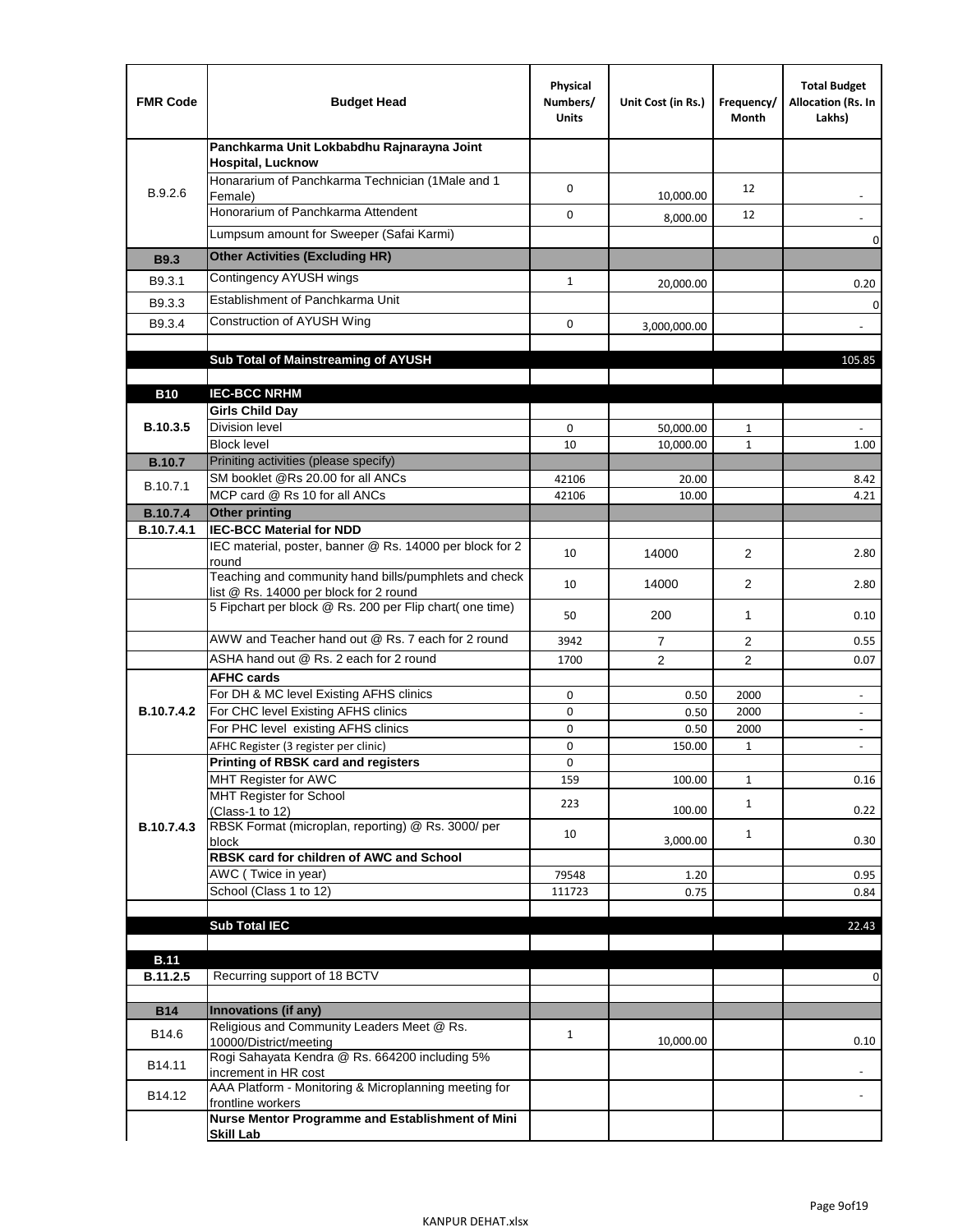| <b>FMR Code</b>   | <b>Budget Head</b>                                                                          | Physical<br>Numbers/<br><b>Units</b> | Unit Cost (in Rs.) | Frequency/<br><b>Month</b> | <b>Total Budget</b><br>Allocation (Rs. In<br>Lakhs) |
|-------------------|---------------------------------------------------------------------------------------------|--------------------------------------|--------------------|----------------------------|-----------------------------------------------------|
| B14.19            | Honoraium of Naurse Mentor (Existing)                                                       | 0                                    | 38,588.00          | 12                         | $\sim$                                              |
|                   | Honoraium of Naurse Mentor for 12 montys (New)                                              | 0                                    | 36,750.00          | 12                         |                                                     |
|                   | Honoraium of Naurse Mentor fro 10 months (New)                                              | 0                                    | 36,750.00          | 10                         | $\sim$                                              |
| B14.22            | Training Strategy for Village Health and Nutrition Days<br>(VHNDs)                          |                                      |                    |                            | 4.50                                                |
|                   | Free Transport Facilities to PLHIV(People Living with                                       |                                      |                    |                            |                                                     |
| B14.25            | <b>HIV)</b> for treatment                                                                   |                                      |                    |                            |                                                     |
|                   | On ART cost                                                                                 |                                      |                    |                            |                                                     |
|                   | PRE ART Cost                                                                                |                                      |                    |                            |                                                     |
|                   | <b>KAYAKALP' Award Scheme</b>                                                               |                                      |                    |                            |                                                     |
|                   | Training for Swachha Bharat Abhiyan<br>Awareness cum Internal Assessors Training Workshop @ |                                      |                    |                            |                                                     |
|                   | Rs. 33000/Disitrict                                                                         |                                      |                    |                            | 0.33                                                |
|                   | District level Hospital Rs. 20000/District                                                  |                                      |                    |                            | 0.20                                                |
|                   | <b>CHC</b> level                                                                            | $\overline{2}$                       | 15,000.00          |                            | 0.30                                                |
|                   | <b>PHC</b> level                                                                            | 4                                    | 6,000.00           |                            | 0.24                                                |
| B14.29            | <b>Internal Assessment</b>                                                                  |                                      |                    |                            |                                                     |
|                   | District level Hospital (Quarterly)                                                         | $\overline{2}$                       | 2,000.00           | 4                          | 0.16                                                |
|                   | CHC level (Quarterly)                                                                       | $\overline{2}$                       | 1,000.00           | 4                          | 0.08                                                |
|                   | PHC level (Quarterly)                                                                       | 4                                    | 500.00             | 4                          | 0.08                                                |
|                   | <b>Peer Assessment</b>                                                                      |                                      |                    |                            |                                                     |
|                   | <b>District level Hospital</b>                                                              | 2                                    | 25.000.00          |                            | 0.50                                                |
|                   | <b>CHC</b> level                                                                            | $\overline{2}$                       | 10,000.00          |                            | 0.20                                                |
|                   | PHC level                                                                                   | 4                                    | 5,000.00           |                            | 0.20                                                |
|                   | Matritwa Saptah                                                                             |                                      |                    |                            |                                                     |
|                   | District level activities @Rs 50000                                                         | $\mathbf{1}$                         | 50,000.00          |                            | 0.50                                                |
|                   | Mobility support @ Rs 17600/block                                                           | 10                                   | 17,600.00          |                            | 1.76                                                |
|                   | Printing of formats, reports and HRP register @ 50/ANM                                      |                                      |                    |                            |                                                     |
| B14.33            |                                                                                             | 249                                  | 50.00              |                            | 0.12                                                |
|                   | <b>IEC Support</b>                                                                          |                                      |                    |                            |                                                     |
|                   | District level                                                                              | $\mathbf{1}$                         | 2,500.00           |                            | 0.03                                                |
|                   | <b>Block Level</b>                                                                          | 10                                   | 25,000.00          |                            | 2.50                                                |
|                   | hoarding 5/dist & 1/FRU & 1/block @ Rs. 2000/-                                              | 18                                   | 2,000.00           |                            | 0.36                                                |
|                   | <b>Gestational Diabetes Mallitius Pilot - 18 districts</b>                                  |                                      |                    |                            |                                                     |
|                   | Glucometer @ 1 /ANM+2/Block+2 additional                                                    | 0                                    | 3.000.00           |                            | $\overline{\phantom{a}}$                            |
| B14.34            | Procurement of Glucose 75mg, (2*all ANCs+24*5%GDMs)                                         | 0                                    | 25.00              |                            |                                                     |
|                   | Insulin 9 vials *5% ANCs                                                                    | 0                                    | 50.00              |                            | $\blacksquare$                                      |
|                   | with syringe (900 units/+18 syringes)                                                       | 0                                    | 20.00              |                            |                                                     |
|                   | <b>Misoprost Distribution for Home Deliveries</b>                                           |                                      |                    |                            |                                                     |
|                   | Printing of registers @ Rs50.00 each                                                        |                                      |                    |                            | $\overline{\phantom{a}}$                            |
|                   | Budget for Tab Mesoprostol procurement in Lakh                                              |                                      |                    |                            |                                                     |
| B14.35            | ASHA Incentive @ Rs.100.00 each case in Lakh                                                |                                      |                    |                            | $\overline{\phantom{a}}$                            |
|                   | Block level ANM/ ASHAs training @ 23650/ in Lakh                                            |                                      |                    |                            | $\overline{\phantom{a}}$                            |
|                   | District Orientation meeting @Rs 20000, in Lakh                                             |                                      |                    |                            |                                                     |
|                   | <b>Sub Total Innovation</b>                                                                 |                                      |                    |                            | 12.16                                               |
| <b>B15</b>        | <b>Planning, Implementation and Monitoring</b>                                              |                                      |                    |                            |                                                     |
| B <sub>15.2</sub> | <b>Quality Assurance</b>                                                                    |                                      |                    |                            |                                                     |
| B15.2.2           | <b>Division Level Human Resource</b>                                                        | 0                                    |                    |                            |                                                     |
|                   | Honorarium of Existing Divisonal Consultant -Quality @<br>Rs. 45000/month for 10 months     | 0                                    | 45,000.00          | 10                         |                                                     |
|                   | Honorarium of Vacant Divisonal Consultant -Quality @<br>Rs. 45000/month for 2 months        | 0                                    | 45,000.00          | $\overline{2}$             |                                                     |
|                   | Honararium of Existing Divisonal Consultant - Public<br>Health @ Rs.45000/PM for 10 Months  | 0                                    | 45,000.00          | $\overline{2}$             |                                                     |
|                   | Honararium of Vacant Divisonal Consultant - Public Health<br>@ Rs.45000/PM for 2 Months     | 0                                    | 45,000.00          | 10                         |                                                     |
|                   | Data Entry Operator @Rs 12000/PM for 2 Month ("New<br>Position)                             | 0                                    | 12,000.00          | $\overline{2}$             |                                                     |
|                   | <b>District Level Human Resource</b>                                                        |                                      |                    |                            |                                                     |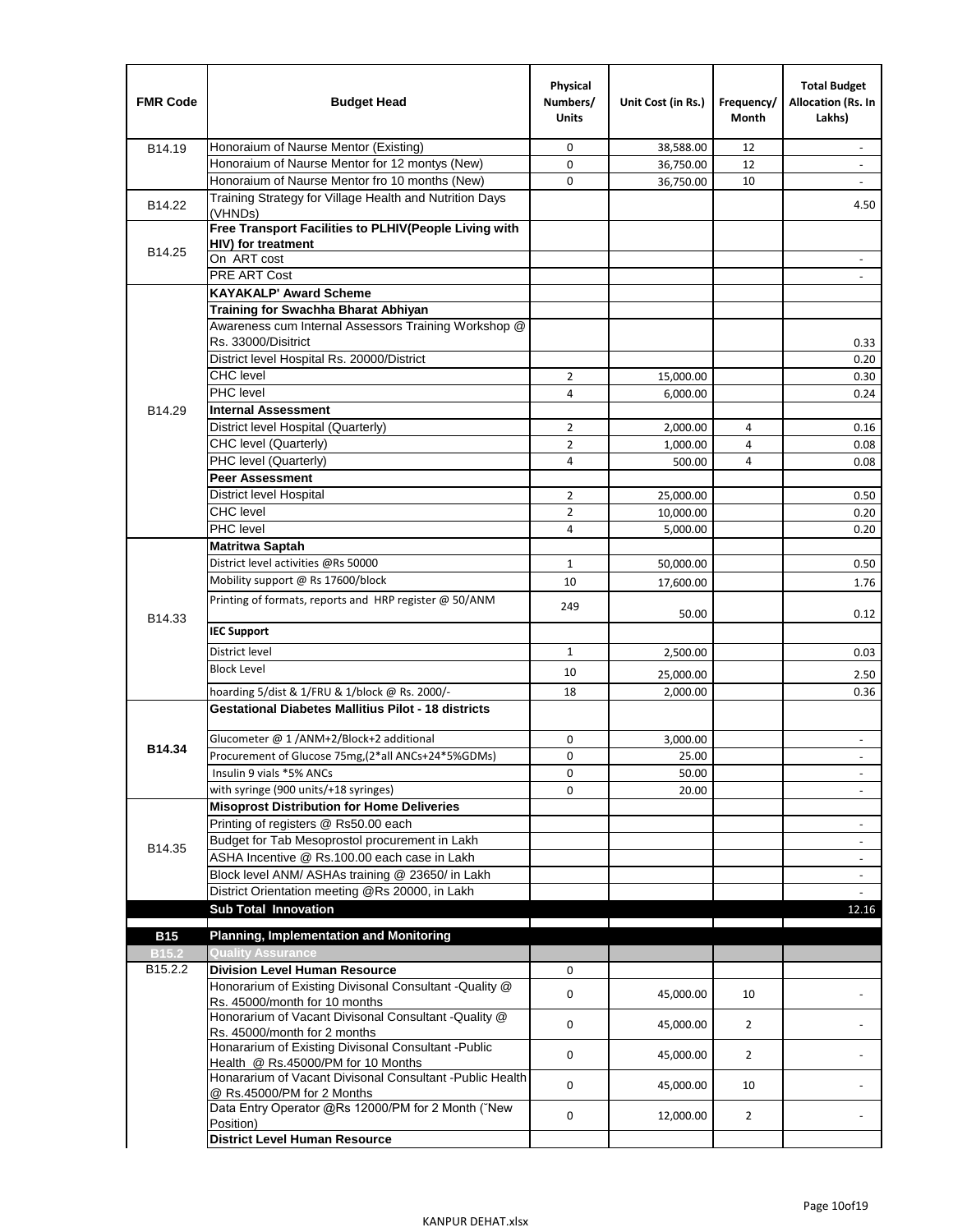| <b>FMR Code</b>         | <b>Budget Head</b>                                                                                | Physical<br>Numbers/<br><b>Units</b> | Unit Cost (in Rs.) | Frequency/<br><b>Month</b> | <b>Total Budget</b><br>Allocation (Rs. In<br>Lakhs) |
|-------------------------|---------------------------------------------------------------------------------------------------|--------------------------------------|--------------------|----------------------------|-----------------------------------------------------|
|                         | Honorarium of Existing District Consultant -Quality @ Rs.<br>40000/month for 10 months            | $\mathbf 0$                          | 40,000.00          | 10                         |                                                     |
|                         | Honorarium of Vacant District Consultant -Quality @ Rs.<br>40000/month for 2 months               | $\mathbf{1}$                         | 40,000.00          | $\overline{2}$             | 0.80                                                |
|                         | Honararium of Existing Hospital Quality Manager @<br>Rs.35000/PM for 10 Months                    | $\mathbf{1}$                         | 35,000.00          | 10                         | 3.50                                                |
|                         | Honararium of Vacant Hospital Quality Manager @<br>Rs.35000/PM for 2 Months                       | $\mathbf 0$                          | 35,000.00          | $\overline{2}$             |                                                     |
|                         | Data Entry Operator @ Rs 12000/PM for 2 Month ("New<br>Position)                                  | $\mathbf{1}$                         | 12,000.00          | $\overline{2}$             | 0.24                                                |
| B15.2.4                 | <b>Review meetings</b>                                                                            |                                      |                    |                            |                                                     |
| B <sub>15.2</sub> .4.2  | Division                                                                                          | 0                                    | 5,000.00           |                            |                                                     |
|                         | <b>District</b>                                                                                   | $\overline{2}$                       | 2,000.00           |                            | 0.04                                                |
|                         | Monitoring and Supportive Supervision Visits-Divisional<br>QUA (10 visits per month) for 6 months | $\mathbf 0$                          | 1,800.00           |                            |                                                     |
| B15.2.5.2               | Monitoring and Supportive Supervision Visits-District<br>QUA (10 visits per month) for 6 months   | 60                                   | 1,200.00           |                            | 0.72                                                |
|                         | <b>Office Equipments-District &amp; Division</b>                                                  |                                      |                    |                            |                                                     |
|                         | <b>Division Level</b>                                                                             |                                      |                    |                            |                                                     |
|                         | Office Equipment @ Rs.3.5 Lac/Division                                                            |                                      |                    |                            | $\sim$                                              |
| B15.2.5.5               | Operational cost @ Rs.17000/-PM for 10 Month                                                      |                                      |                    |                            | $\pmb{0}$                                           |
|                         | <b>District Level</b>                                                                             |                                      |                    |                            |                                                     |
|                         | Office Equipment @ Rs.3.5 Lac/District                                                            | 0                                    | 350,000.00         | 1                          | $\blacksquare$                                      |
|                         | Operational cost @ Rs.14000/-PM for 10 Month                                                      | $1\,$                                | 14,000.00          | 10                         | 1.40                                                |
| B15.2.5.6               | <b>Operational Cost for District Hospitals</b>                                                    | $\mathbf{1}$                         | 2,000.00           |                            | 0.02                                                |
|                         | <b>Sub Total Quality Assurance</b>                                                                |                                      |                    |                            | 6.72                                                |
|                         |                                                                                                   |                                      |                    |                            |                                                     |
| B15.3<br>B15.3.1        | <b>Monitoring and Evaluation</b><br><b>HMIS</b>                                                   |                                      |                    |                            |                                                     |
| B15.3.1.2               | Data Entry Operators at Block level                                                               |                                      |                    |                            | 15.28                                               |
| B15.3.1.3.1             | HR and Infrastructure for 100% service updation on<br><b>HMIS/MCTS Portal</b>                     |                                      |                    |                            | 2.31                                                |
| B <sub>15.3.1.5.2</sub> | Mobility Support for HMIS & MCTS at District level                                                |                                      |                    |                            | 0.36                                                |
| B15.3.1.6               | Printing of HMIS Formats                                                                          |                                      |                    |                            | 0.45                                                |
| B15.3.2.2               | Printing of MCTS follow-up formats/ services due list/ work<br>plan                               |                                      |                    |                            | 0.57                                                |
| B15.3.2.7               | Internet Connectivity through LAN / data card                                                     |                                      |                    |                            | 0.88                                                |
| B15.3.2.8               | Procurement & Installation of VSAT (Capex)                                                        |                                      |                    |                            | 1.38                                                |
| B15.3.2.12              | Other office expenditure                                                                          |                                      |                    |                            | 1.92                                                |
| B15.3.2.13              | Printing of RCH Registers                                                                         |                                      |                    |                            | 0.33                                                |
|                         | <b>Sub Total of HMIS</b>                                                                          |                                      |                    |                            | 23.49                                               |
| <b>B.16</b>             | <b>PROCUREMENT</b>                                                                                |                                      |                    |                            |                                                     |
| B16.1                   | <b>Procurement of Equipment</b>                                                                   |                                      |                    |                            |                                                     |
|                         | <b>Equipments for Blood Banks/ BSUs</b>                                                           |                                      |                    |                            |                                                     |
| B16.1.1.1               | Equipments For Blood banks/ BCSUs                                                                 |                                      |                    |                            | 0                                                   |
| B16.1.2                 | <b>Equipments For BSUs</b>                                                                        |                                      |                    |                            | 0                                                   |
|                         | Procurement of equipment: CH<br>Procurement of NRC Computer/Printer/UPS/Data Card @               |                                      |                    |                            |                                                     |
| B16.1.2.7               | Rs. 60000/NRC                                                                                     | $\mathbf{1}$                         | 60,000.00          | 0                          | 0.60                                                |
| B16.1.2.8               | Procurement of Computer/Printer/UPS/Data Card -SNCUs                                              |                                      |                    |                            |                                                     |
|                         | for VJB Female Hospital Lucknow<br>Procurement of Equipments for SNCUs for VAB Female             |                                      |                    |                            | 0                                                   |
| B16.1.2.9               | Hospital lucknow                                                                                  |                                      |                    |                            | $\mathbf 0$                                         |
| B16.1.6                 | <b>Equipments for RKSK &amp; RBSK</b>                                                             |                                      |                    |                            |                                                     |
| B16.1.6.1               | <b>Equipments for AFHCs</b>                                                                       | 0                                    | 7,000.00           | $\mathbf{1}$               | ÷,                                                  |
|                         | <b>Equipment for Mobile health teams</b>                                                          | 0                                    |                    |                            |                                                     |
| B16.1.6.3.1             | No. of Vision Chart                                                                               | 40                                   | 700                |                            | 0.28                                                |
| *                       | (2 chart per team)<br>No. of weighing scale (1 per team)                                          | 20                                   | 1000               |                            | 0.20                                                |
|                         | No. of height scale standing (1 per team)                                                         | 20                                   | 10000              |                            | 2.00                                                |
| <b>B.16.2</b>           | <b>Procurement of Drugs</b>                                                                       |                                      |                    |                            |                                                     |
| B.16.2.2.2              | Procurement of drugs under child health (Vitamin A for                                            | 9231                                 | 58.00              |                            | 5.35                                                |
|                         | BSPM) No. of Bottles                                                                              |                                      |                    |                            |                                                     |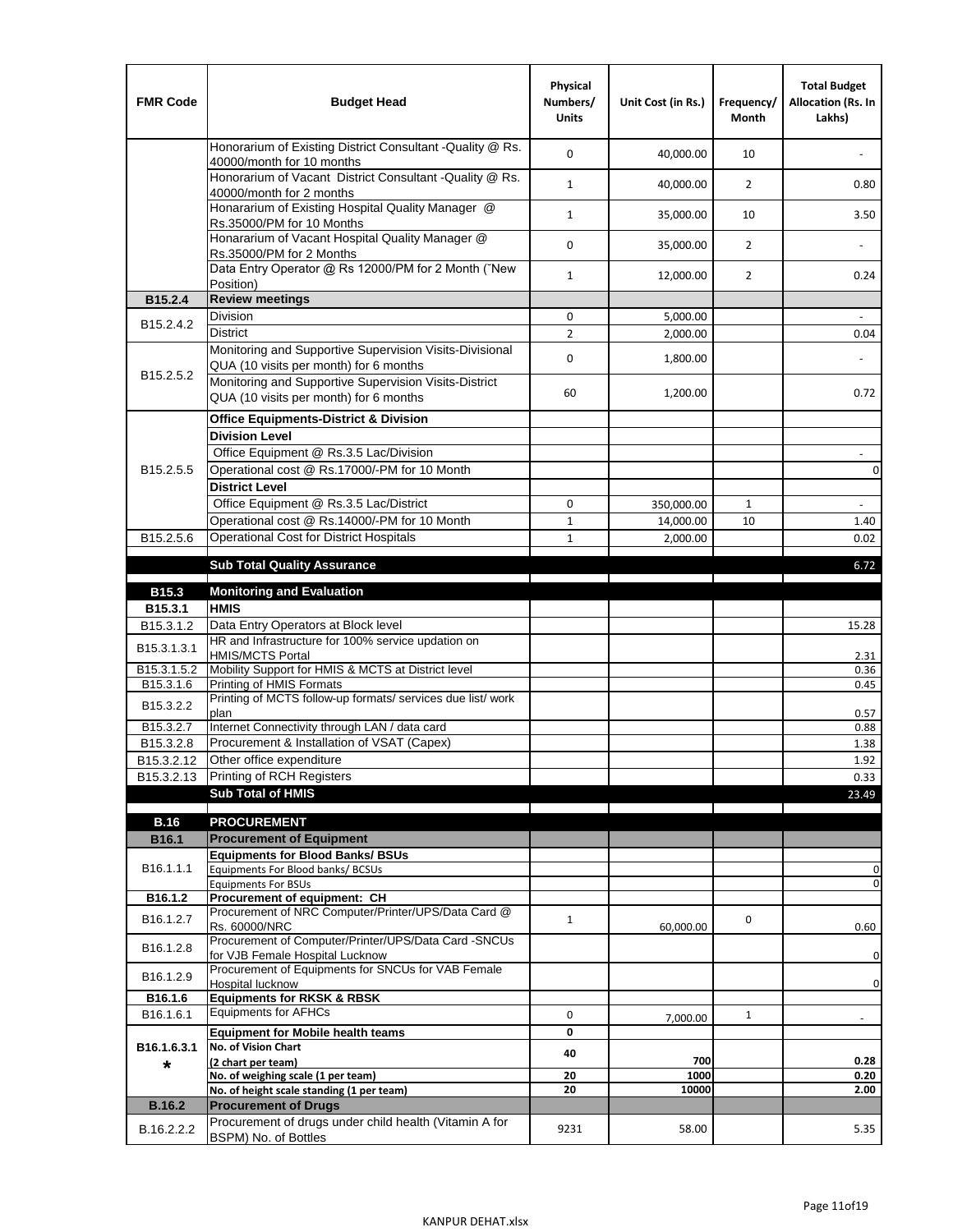| <b>FMR Code</b> | <b>Budget Head</b>                                                           | Physical<br>Numbers/<br>Units | Unit Cost (in Rs.) | Frequency/<br>Month | <b>Total Budget</b><br>Allocation (Rs. In<br>Lakhs) |
|-----------------|------------------------------------------------------------------------------|-------------------------------|--------------------|---------------------|-----------------------------------------------------|
| B.16.2.4        | <b>Supplies for IMEP</b>                                                     |                               |                    |                     |                                                     |
| B.16.2.4.1      | Biomedical waste management - District level                                 |                               |                    |                     | 5.95                                                |
| B.16.2.4.2      | Biomedical waste management - CHC/PHC level                                  | 11                            | 13,109.00          | 12                  | 17.30                                               |
| B.16.2.4.3      | Cleaning/washing, house-keeping and laundry<br>management - District level   |                               |                    |                     | 22.56                                               |
| B.16.2.4.4      | Cleaning/washing, house-keeping and laundry<br>management - CHC/PHC level    |                               |                    |                     | 21.71                                               |
| B.16.2.4.7      | Cleanliness of Sub Centers for 6 months                                      | 217                           | 500.00             | 6                   | 6.51                                                |
| B.16.2.5.2      | Replenishment of ASHA Drug Kit<br>@300/ Working ASHA                         |                               |                    |                     | 4.74                                                |
| B.16.2.6        | <b>National Iron Plus Initiative (Drugs&amp;Supplies)</b>                    |                               |                    |                     |                                                     |
| B.16.2.6.1      | Children (6m - 60months)                                                     |                               |                    |                     |                                                     |
| B.16.2.6.1.a    | IFA Syrup (@Rs7.99paisa/50mlBottel)                                          | 218581                        | 7.99               |                     | 17.46                                               |
| B.16.2.6.2      | Children 5 - 10 years                                                        |                               |                    |                     |                                                     |
| B.16.2.6.2.a    | IFA tablet small Pink (45mg) @ Rs. 0.182 per tablet, 32 tablet per<br>child) | 55446                         | 5.82               |                     | 3.23                                                |
| B.16.2.6.2.b    | <b>Albendazole Tablets</b>                                                   | 65764                         | 0.78               | 2                   | 1.03                                                |
| B.16.2.6.3      | <b>WIFS (10-19 years)</b>                                                    |                               |                    |                     |                                                     |
| B.16.2.6.3.a    | IFA Tablet large blue 100 mg tablet @ Rs. 1.41 per 10 tablet for 12          | 91019                         |                    |                     | 6.67                                                |
|                 | months<br><b>Albendazole Tablets</b>                                         |                               | 7.33               |                     |                                                     |
| B.16.2.6.3.b    | For Adolescent Girls and boys (School going)                                 | 45959                         | 0.78               | $\overline{2}$      | 0.72                                                |
|                 | For Adolescent Girls (out of School)                                         | 45060                         | 0.78               | $\overline{2}$      | 0.70                                                |
| B.16.2.7        | Drugs & supplies for RBSK                                                    |                               |                    |                     |                                                     |
| B.16.2.7.1      | Medicine for Mobile health team                                              | 20                            | 5,000.00           |                     | 1.00                                                |
| <b>B.16.2.8</b> | Drugs & supplies for AYUSH                                                   | 25                            | 100,000.00         |                     | 25.00                                               |
|                 | Blood Bags for 93 functional Blood Bank                                      |                               |                    |                     | 0.17                                                |
| B.16.2.10       | For Diagnostics Kits for 93 functional blood bank                            |                               |                    |                     | 0.47                                                |
|                 | <b>Sub Total of Procurement</b>                                              |                               |                    |                     | 143.66                                              |
|                 |                                                                              |                               |                    |                     |                                                     |
| <b>B.18</b>     | <b>New Initiatives/ Strategic Interventions</b>                              |                               |                    |                     |                                                     |
| <b>B.18.2</b>   | <b>Ca Cx Screening</b>                                                       |                               |                    |                     | 0                                                   |
|                 | 7+ Strategy                                                                  |                               |                    |                     |                                                     |
|                 | <b>Family Planning</b>                                                       |                               |                    |                     |                                                     |
| B18.4           | No of District Level Govt. COT @ Rs.30000/month for 12<br>month              | 0                             | 30,000.00          | 12                  |                                                     |
|                 | Extra Incentive for Interval Sterilization @ Rs.260/case                     | 0                             | 260.00             |                     |                                                     |
|                 | Extra Incentive for NSV @ Rs.310/- case                                      | 0                             |                    |                     |                                                     |
|                 | <b>Sub Total of New Innitiatives</b>                                         |                               | 310.00             |                     |                                                     |
|                 |                                                                              |                               |                    |                     |                                                     |
| <b>B22</b>      | <b>Support Services</b>                                                      |                               |                    |                     |                                                     |
|                 | <b>Support Strengthening NVBDCP</b>                                          |                               |                    |                     |                                                     |
|                 | Honorarium of Staff-At BRD Medical College                                   |                               |                    |                     |                                                     |
| B22.3           | Honorarium of Staff for 100 Bedded JE/AES Ward -At                           |                               |                    |                     | 0                                                   |
|                 | <b>BRD Medical College</b>                                                   |                               |                    |                     | 0                                                   |
|                 | Increament of Existing HR Catculated @ 5%                                    |                               |                    |                     |                                                     |
|                 | <b>Sub of Support Serveces</b>                                               |                               |                    |                     | 0                                                   |
|                 |                                                                              |                               |                    |                     |                                                     |
|                 |                                                                              |                               |                    |                     |                                                     |
| <b>B.23</b>     | Other Expenditures (Power Backup, Convergence etc)                           |                               |                    |                     |                                                     |
| B.23.1          | POL for Generators - District level Hospitals                                | $\mathbf{1}$                  | 35,000.00          | 12                  | 4.20                                                |
| B.23.2          | POL for Generators - CHCs/PHCs                                               | 10                            | 17,500.00          | 12                  | 21.00                                               |
|                 | <b>Sub Total of Power Backup</b>                                             |                               |                    |                     | 25.20                                               |
|                 |                                                                              |                               |                    |                     |                                                     |
| <b>B.24</b>     | <b>Collaboration with Medical Colleges and Knowledge</b>                     |                               |                    |                     |                                                     |
|                 | partners                                                                     |                               |                    |                     |                                                     |
|                 |                                                                              |                               |                    |                     |                                                     |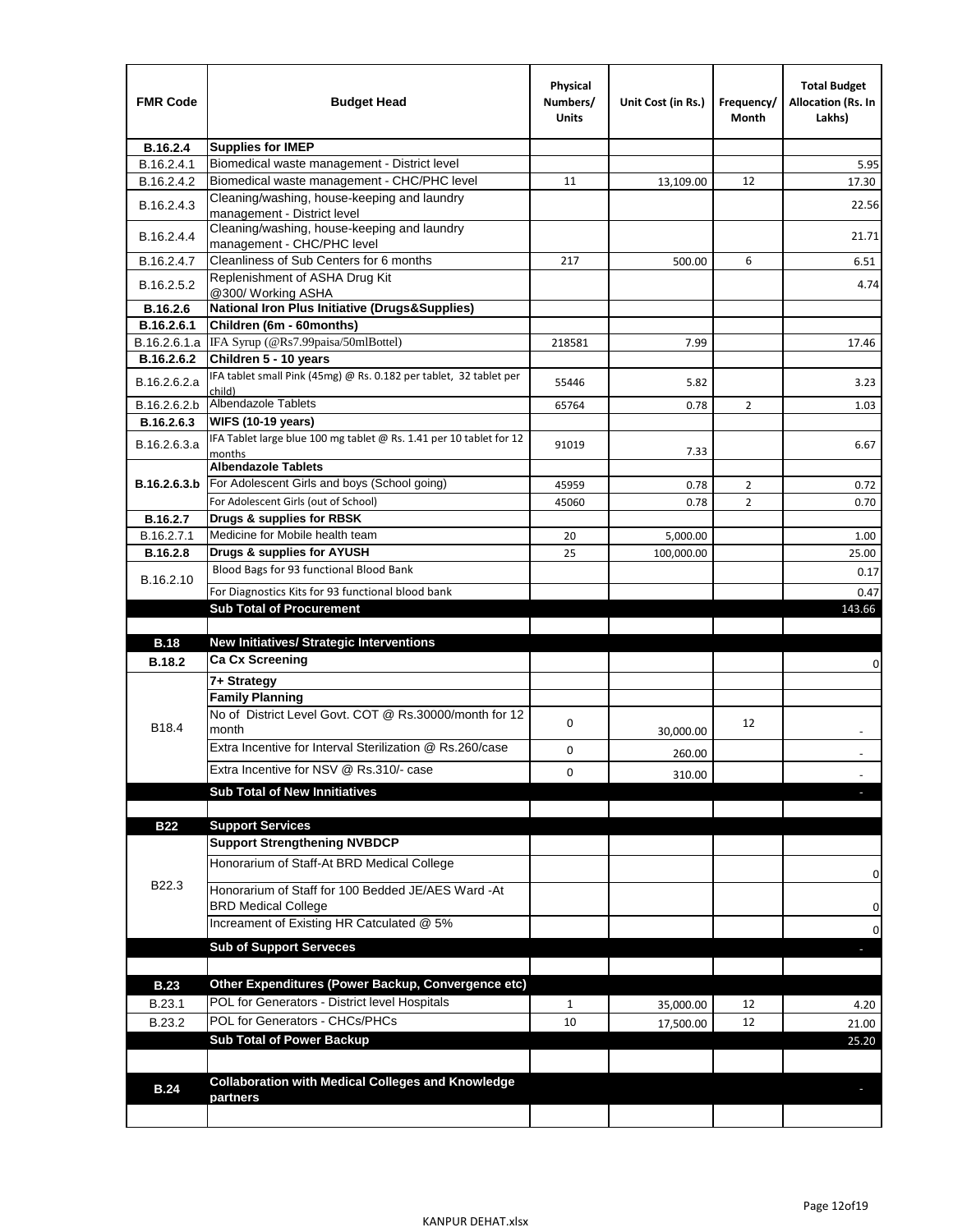| <b>FMR Code</b> | <b>Budget Head</b>                                                                            | Physical<br>Numbers/<br><b>Units</b> | Unit Cost (in Rs.) | Frequency/<br>Month | <b>Total Budget</b><br>Allocation (Rs. In<br>Lakhs) |
|-----------------|-----------------------------------------------------------------------------------------------|--------------------------------------|--------------------|---------------------|-----------------------------------------------------|
| <b>B.25</b>     | National Programme for Prevention and control of                                              |                                      |                    |                     |                                                     |
| B.25.1          | deafness<br><b>Recurring Grant-in-aid</b>                                                     |                                      |                    |                     |                                                     |
| B.25.1.3        | <b>Manpower at District level</b>                                                             |                                      |                    |                     |                                                     |
| B.25.1.3.a      | ENT Surgeon @Rs.80,000/-pm                                                                    | 0                                    |                    |                     |                                                     |
| B.25.1.3.b      | Audiologist@Rs.30,000/-pm                                                                     | 0                                    |                    |                     |                                                     |
| B.25.1.3.c      | Audiometric Assistant@Rs.15,000/-pm                                                           | 0                                    |                    |                     |                                                     |
| B.25.1.3.d      | Instructor for Hearing Impaired Children @Rs.15,000/-pm                                       | 0                                    |                    |                     |                                                     |
| B.25.2          | Non recurring Grant-in-aid                                                                    |                                      |                    |                     |                                                     |
| B.25.2.1        | Training@Rs.10 lakh/ Distt. for 7 level training                                              | 0                                    |                    |                     |                                                     |
| B.25.2.1.b      | District Hospital @Rs.20 lakh/Distt.                                                          | 0                                    |                    |                     |                                                     |
| B.25.2.1.c      | CHC/Sub-Divisional Hospital @Rs.50,000/- Kit                                                  | 0                                    |                    |                     |                                                     |
| B.25.2.1.d      | PHC@RS.15,000/- kit                                                                           | 0                                    |                    |                     |                                                     |
|                 |                                                                                               |                                      |                    |                     |                                                     |
|                 | National Programme for Prevention and control of<br>deafness                                  |                                      |                    |                     |                                                     |
|                 |                                                                                               |                                      |                    |                     |                                                     |
| <b>B.29</b>     | National Programme for Prevention and Control of                                              |                                      |                    |                     |                                                     |
|                 | <b>Flurosis</b>                                                                               |                                      |                    |                     |                                                     |
| B.29.2.1        | Honorarium of Consultant                                                                      | 0                                    | 40,000.00          | 6                   |                                                     |
|                 | Honorarium of Lab Technician                                                                  | 0                                    | 11,000.00          | 6                   |                                                     |
| B.29.2.2        | Health Education and Publicity                                                                |                                      |                    |                     |                                                     |
|                 | Medical Management including treatment Surgery and                                            |                                      |                    |                     |                                                     |
| B.29.2.4        | rehab-supplumetation of vitamins & minrals                                                    |                                      |                    |                     |                                                     |
|                 |                                                                                               |                                      |                    |                     |                                                     |
|                 | <b>Sub Total of Flurisis</b>                                                                  |                                      |                    |                     | ь                                                   |
|                 |                                                                                               |                                      |                    |                     |                                                     |
|                 | <b>Total of Mission Flexipool</b>                                                             |                                      |                    |                     |                                                     |
|                 |                                                                                               |                                      |                    |                     | 818.51                                              |
|                 |                                                                                               |                                      |                    |                     |                                                     |
| C               | <b>IMMUNISATION</b>                                                                           |                                      |                    |                     |                                                     |
| C.1             | RI strengthening project (Review meeting, Mobility                                            |                                      |                    |                     |                                                     |
|                 | support, Outreach services etc)                                                               |                                      |                    |                     |                                                     |
| C.1.a           | Mobility Support for supervision for distict level officers.                                  | 1                                    | 250,000.00         |                     | 2.50                                                |
| C.1.c           | Printing and dissemination of Immunization cards, tally                                       | 57700                                | 10.00              |                     | 5.77                                                |
|                 | sheets, monitoring forms etc.<br>Quarterly review meetings exclusive for RI at district level |                                      |                    |                     |                                                     |
| C.1.e           | with Block MOs, CDPO, and other stake holders                                                 | 40                                   | 500.00             |                     | 0.20                                                |
| C.1.f           | Quarterly review meetings exclusive for RI at block                                           | 6800                                 | 75.00              |                     | 5.10                                                |
|                 | Focus on slum & underserved areas in urban                                                    |                                      |                    |                     |                                                     |
| C.1.g           | areas/alternative vaccinator for slums (only where regular                                    | 336                                  | 2,100.00           |                     | 7.06                                                |
|                 | ANM under NUHM not engaged) Rs. 450/- per session for<br>4 session and Rs. 300/- contingency. |                                      |                    |                     |                                                     |
|                 | Mobilization of children through ASHA or other mobilizers                                     |                                      |                    |                     |                                                     |
| C.1.h           |                                                                                               | 22204                                | 150.00             |                     | 33.31                                               |
| C.1.i           | Alternative vaccine delivery in hard to reach areas                                           | 460                                  | 150.00             |                     | 0.69                                                |
| $C.1$ .j        | Alternative Vaccine Deliery in other areas<br>To develop microplan at sub-centre level        | 21744<br>228                         | 75.00<br>100.00    |                     | 16.31<br>0.23                                       |
| C.1.k           | For consolidation of micro plans at block level/PHC @ Rs.                                     |                                      |                    |                     |                                                     |
| C.1.1           | 1000/- and District level @ Rs.2000/-                                                         |                                      |                    |                     | 0.12                                                |
| C.1.m           | POL for vaccine delivery from State to district and from                                      | $\mathbf{1}$                         |                    |                     | 1.50                                                |
|                 | district to PHC/CHCs                                                                          |                                      | 150,000.00         |                     |                                                     |
| C.1.n           | Consumables for computer including provision for internet<br>access                           | $\mathbf{1}$                         | 400.00             | 12                  | 0.05                                                |
| C.1.o           | Red/Black plastic bags etc.                                                                   | 22204                                | 6.00               |                     | 1.33                                                |
| C.1.p           | Hub Cutter/Bleach/Hypochlorite solution/ Twin bucket @                                        | 10                                   | 1,200.00           |                     | 0.12                                                |
| C.1.q           | Rs. 1200/- for 2 Buckets<br><b>Safety Pits</b>                                                | 13                                   | 5,250.00           |                     | 0.68                                                |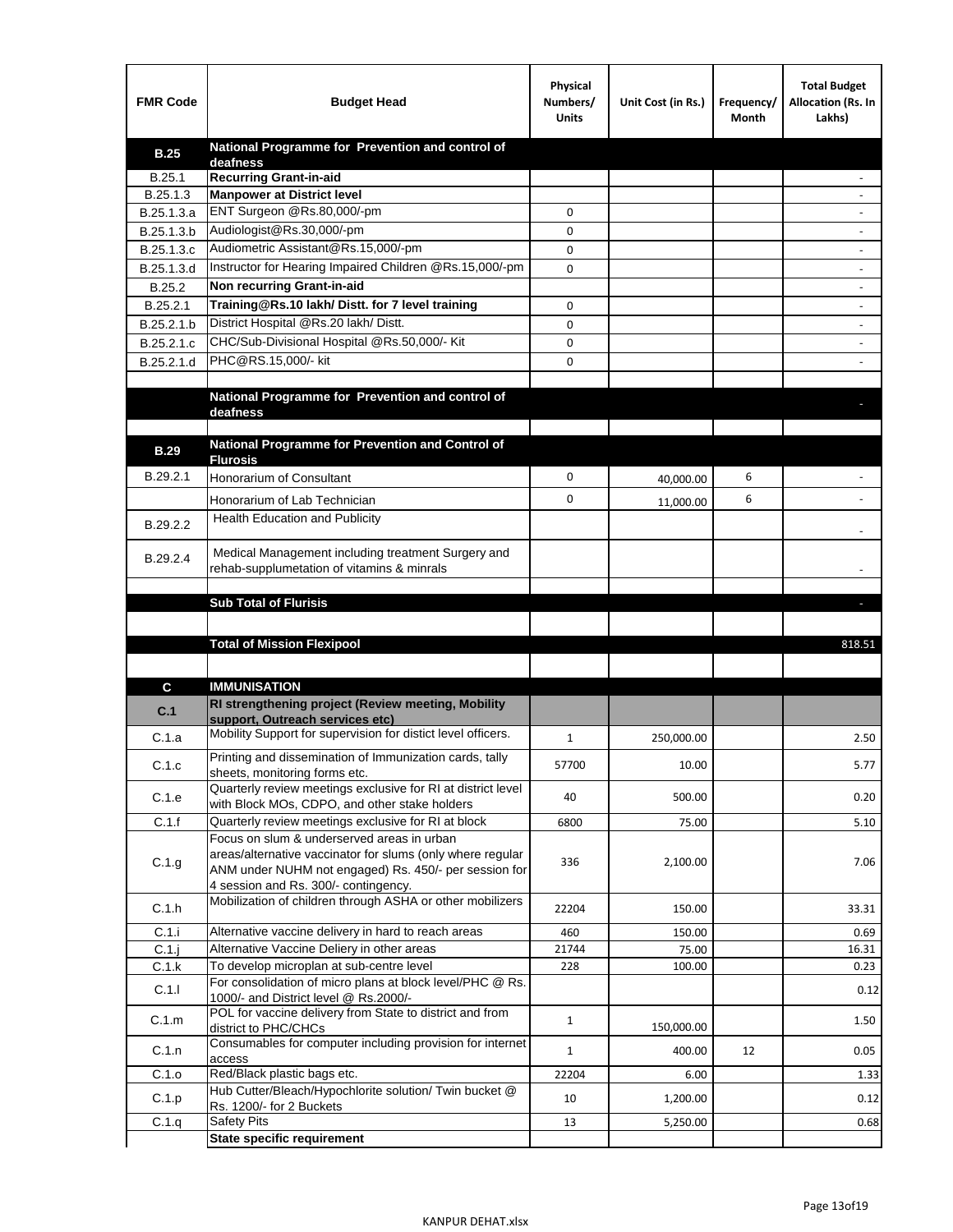| <b>FMR Code</b> | <b>Budget Head</b>                                                                                                                                                              | Physical<br>Numbers/<br><b>Units</b> | Unit Cost (in Rs.) | Frequency/<br>Month | <b>Total Budget</b><br>Allocation (Rs. In<br>Lakhs) |
|-----------------|---------------------------------------------------------------------------------------------------------------------------------------------------------------------------------|--------------------------------------|--------------------|---------------------|-----------------------------------------------------|
|                 | Funds for annual maintenance operation of WIC/WIF at<br>state and division level                                                                                                | 0                                    | 40,000.00          |                     | 0.00                                                |
|                 | Electricity bill for WIC/WIF at state and division level                                                                                                                        | 0                                    | 100,000.00         |                     | 0.00                                                |
| C.1.r           | POL for generators & operational expenses at divisional<br>vaccine storage and state vaccine store                                                                              | 0                                    | 200,000.00         |                     | 0.00                                                |
|                 | POL for generators & operational expenses at district<br>level vaccine storage points and other cold chain points                                                               | $\mathbf{1}$                         | 120,000.00         |                     | 1.20                                                |
|                 | <b>AEFI Kits</b>                                                                                                                                                                |                                      |                    |                     | 0.12                                                |
| C.1.s           | Teeka Express Operational Cost                                                                                                                                                  |                                      |                    |                     |                                                     |
| C.2             | <b>Salary of Contractual Staffs</b>                                                                                                                                             |                                      |                    |                     |                                                     |
| C.2.2           | Honorarium for Computer Assistants support for District<br>level                                                                                                                | $\mathbf{1}$                         | 12,127.00          | 12                  | 1.46                                                |
| C.3             | <b>Training under Immunisation</b>                                                                                                                                              |                                      |                    |                     |                                                     |
|                 | District level Orientation training including Hep B, Measles                                                                                                                    |                                      |                    |                     |                                                     |
| C.3.1           | & JE(wherever required) for 2 days ANM, Multi Purpose<br>Health Worker (Male), LHV, Health Assistant<br>(Male/Female), Nurse MidWives, BEEs & other staff (as<br>per RCH norms) | 3                                    | 46,200.00          |                     | 1.39                                                |
| C.3.2           | Three day training including Hep B, Measles & JE<br>(wherever required) of Medical Officers of RI using<br>revised MO training module)                                          | 0                                    | 65,600.00          |                     | 0.00                                                |
| C.3.4           | Two days cold chain handlers training for block level cold<br>chain hadlers by State and district cold chain officers                                                           | 0.00                                 |                    |                     | 0.22                                                |
| C.3.5           | One day training of block level data handlers by DIOs and<br>District cold chain officer                                                                                        | 11                                   | 500.00             |                     | 0.06                                                |
|                 | <b>Cold chain maintenance</b>                                                                                                                                                   |                                      |                    |                     |                                                     |
| C.4             | Cold chain maintenance for CHC/PHC @ Rs. 750/- per<br>unit                                                                                                                      | 11                                   | 750.00             |                     | 0.08                                                |
|                 | Cold chain maintenance for District level @ Rs. 15000/-<br>per district                                                                                                         | $\mathbf{1}$                         | 15,000.00          |                     | 0.15                                                |
| C.5             | <b>ASHA Incentive</b>                                                                                                                                                           | 38654                                | 150                |                     | 57.981                                              |
|                 | Mobility support for outreach areas for 25 disdtricts                                                                                                                           |                                      |                    |                     | 9.79                                                |
|                 | Mobility support for HRG/ construction sites                                                                                                                                    |                                      |                    |                     |                                                     |
|                 | Sub Total of RI                                                                                                                                                                 |                                      |                    |                     | 147.40398                                           |
| D               | <b>National lodine Deficiency Disorders Control</b>                                                                                                                             |                                      |                    |                     |                                                     |
|                 | Programme (NIDDCP)                                                                                                                                                              |                                      |                    |                     |                                                     |
| D.3             | <b>Health Education and Publicity</b>                                                                                                                                           |                                      |                    |                     | 0.10                                                |
|                 | <b>GRAND TOTAL (A+B+C+D)</b>                                                                                                                                                    |                                      |                    |                     | 2,521.68                                            |
|                 |                                                                                                                                                                                 |                                      |                    |                     |                                                     |
|                 | National Disease Control Programme (NDCP)                                                                                                                                       |                                      |                    |                     |                                                     |
|                 | <b>INTEGRATED DISEASE SURVEILLANCE</b>                                                                                                                                          |                                      |                    |                     |                                                     |
| Е<br>E.1        | <b>PROGRAMME (IDSP)</b><br><b>REMUNERATION FOR CONTRACTUAL HUMAN</b>                                                                                                            |                                      |                    |                     |                                                     |
|                 | <b>RESOURCE</b>                                                                                                                                                                 |                                      |                    |                     |                                                     |
| E.1.9<br>E.1.10 | District Epidemiologists<br>District Microbiologist at District labs                                                                                                            |                                      |                    |                     | 6.00                                                |
| E.1.11          | District Data Manager                                                                                                                                                           |                                      |                    |                     | 0.61                                                |
| E.1.12          | Data Entry Operator*                                                                                                                                                            |                                      |                    |                     | 1.51                                                |
| E.1.13          | Others if any (pl specify)                                                                                                                                                      |                                      |                    |                     | $\omega$                                            |
| E.2             | <b>TRAINING</b>                                                                                                                                                                 |                                      |                    |                     |                                                     |
|                 | Training at State/District Level (1 batch = 20                                                                                                                                  |                                      |                    |                     |                                                     |
| E.2.3           | participants)<br>Hospital Pharmacists/Nurses Training (1 day)                                                                                                                   |                                      |                    |                     |                                                     |
| E.3             | <b>LABORATORY SUPPORT</b>                                                                                                                                                       |                                      |                    |                     |                                                     |
|                 | <b>District Public Health Laboratory Strengthening</b>                                                                                                                          |                                      |                    |                     |                                                     |
|                 |                                                                                                                                                                                 |                                      |                    |                     |                                                     |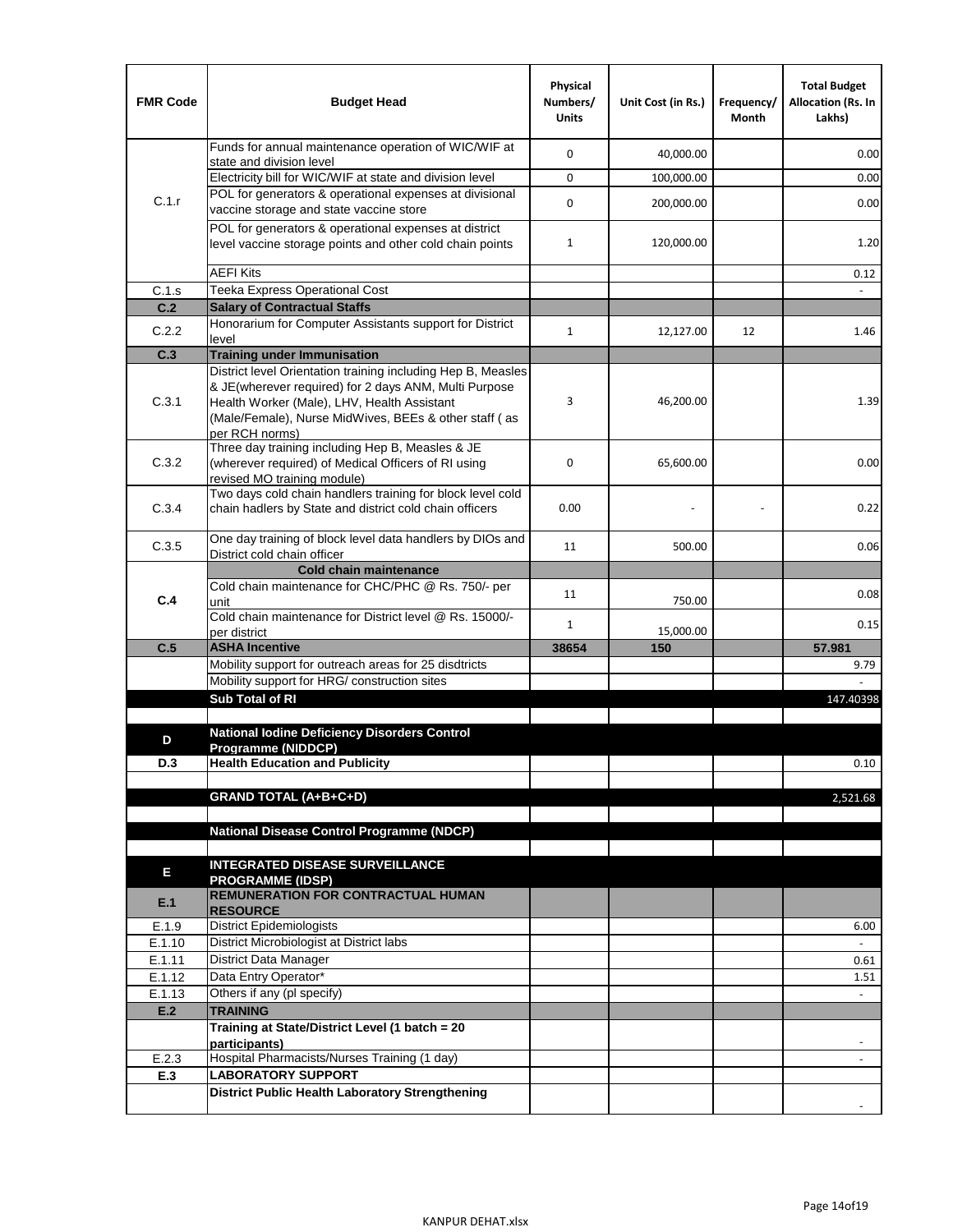| <b>FMR Code</b>       | <b>Budget Head</b>                                                                                                                                                                                                                                | Physical<br>Numbers/<br><b>Units</b> | Unit Cost (in Rs.) | Frequency/<br>Month | <b>Total Budget</b><br><b>Allocation (Rs. In</b><br>Lakhs) |
|-----------------------|---------------------------------------------------------------------------------------------------------------------------------------------------------------------------------------------------------------------------------------------------|--------------------------------------|--------------------|---------------------|------------------------------------------------------------|
| E.3.5                 | Expenses on account of consumables, operating<br>expenses, office expenses, transport of samples,<br>miscellaneous etc.                                                                                                                           |                                      |                    |                     |                                                            |
| E.4                   | <b>OPERATIONAL COSTS</b>                                                                                                                                                                                                                          |                                      |                    |                     |                                                            |
| E.4.1                 | MOBILITY: Travel Cost, POL, mobility cost at SSU & DSU                                                                                                                                                                                            |                                      |                    |                     |                                                            |
|                       | on need basis                                                                                                                                                                                                                                     |                                      |                    |                     | 0.60                                                       |
| E.4.2                 | Office expenses on telephone, fax, Broadband Expenses,<br>Weekly Alert Bulletin/Annual Disease Surveillance report,<br>minor repairs and AMC of IT/office equipment supplied<br>under IDSP, Meetings and other miscellenious<br>expenditures etc. |                                      |                    |                     | 1.55                                                       |
|                       | Sub Total of IDSP                                                                                                                                                                                                                                 |                                      |                    |                     | 10.27                                                      |
|                       |                                                                                                                                                                                                                                                   |                                      |                    |                     |                                                            |
| F                     | <b>NVBDCP</b>                                                                                                                                                                                                                                     |                                      |                    |                     |                                                            |
|                       |                                                                                                                                                                                                                                                   |                                      |                    |                     |                                                            |
| F.1.1                 | <b>Malaria</b>                                                                                                                                                                                                                                    |                                      |                    |                     |                                                            |
| F.1.1.a               | <b>Contractual Payments</b>                                                                                                                                                                                                                       |                                      |                    |                     |                                                            |
| F.1.1.a.i             | <b>MPW</b> contractual<br>District VBD Consultant 18 nos. (Non-Project States) @ Rs                                                                                                                                                               |                                      |                    |                     |                                                            |
| F.1.1.a.iv            | 22895 pm.for 6 months (Rs 1.37 lakhs per consulatant per<br>year)                                                                                                                                                                                 |                                      |                    |                     | $\overline{\phantom{a}}$                                   |
|                       | VBD Consultant 1 no. (preferably entomologist) @ Rs 22500                                                                                                                                                                                         |                                      |                    |                     |                                                            |
| F.1.1.a.vii           | p.m. for 6 months                                                                                                                                                                                                                                 |                                      |                    |                     |                                                            |
| F.1.1.b               | <b>ASHA Incentive</b>                                                                                                                                                                                                                             |                                      |                    |                     | 0.15                                                       |
| F.1.1.c               | <b>Operational Cost</b>                                                                                                                                                                                                                           |                                      |                    |                     |                                                            |
| F.1.1.c.ii            | Operational cost for IRS                                                                                                                                                                                                                          |                                      |                    |                     | 0.14                                                       |
| F.1.1.e<br>F.1.1.f    | <b>IEC/BCC</b><br>PPP / NGO and Intersectoral Convergence                                                                                                                                                                                         |                                      |                    |                     | 0.85<br>$\omega$                                           |
| F.1.1.g               | <b>Training / Capacity Building</b>                                                                                                                                                                                                               |                                      |                    |                     | 1.10                                                       |
| F.1.1.h               | <b>Zonal Entomological units</b>                                                                                                                                                                                                                  |                                      |                    |                     | ÷                                                          |
|                       |                                                                                                                                                                                                                                                   |                                      |                    |                     |                                                            |
|                       | <b>Sub total of Malaria</b>                                                                                                                                                                                                                       |                                      |                    |                     | 2.24                                                       |
|                       |                                                                                                                                                                                                                                                   |                                      |                    |                     |                                                            |
| F.1.2                 | Dengue & Chikungunya<br>Strengthening surveillance (As per GOI approval)                                                                                                                                                                          |                                      |                    |                     |                                                            |
| F.1.2.a<br>F.1.2.a(i) | Apex Referral Labs recurrent                                                                                                                                                                                                                      |                                      |                    |                     |                                                            |
| F.1.2.a(ii)           | Sentinel surveillance Hospital recurrent                                                                                                                                                                                                          |                                      |                    |                     | $\blacksquare$                                             |
|                       | Vector Control, environmental management & fogging                                                                                                                                                                                                |                                      |                    |                     |                                                            |
| F.1.2.f               | machine                                                                                                                                                                                                                                           |                                      |                    |                     | 1.00                                                       |
|                       | Dengue & Chikungunya                                                                                                                                                                                                                              |                                      |                    |                     | 1.00                                                       |
|                       |                                                                                                                                                                                                                                                   |                                      |                    |                     |                                                            |
| F.1.4                 | <b>Lymphatic Filariasis</b><br>State Task Force, State Technical Advisory Committee meeting,                                                                                                                                                      |                                      |                    |                     |                                                            |
|                       | printing of forms/registers, mobility support, district                                                                                                                                                                                           |                                      |                    |                     |                                                            |
|                       | coordination meeting, sensitization of media etc., morbidity                                                                                                                                                                                      |                                      |                    |                     |                                                            |
| F.1.4.a               | management, monitoring & supervision and mobility support                                                                                                                                                                                         |                                      |                    |                     |                                                            |
|                       | for Rapid Response Team and contingency support<br>(16)                                                                                                                                                                                           |                                      |                    |                     |                                                            |
|                       | districts only)                                                                                                                                                                                                                                   |                                      |                    |                     | 1.00                                                       |
| F.1.4.b               | Microfilaria Survey (16 districts only)                                                                                                                                                                                                           |                                      |                    |                     | 0.50                                                       |
| F.1.4.c               | Monitoring & Evaluation (Post MDA assessment by medical<br>colleges (Govt. & private)/ICMR institutions ) (16 districts only)                                                                                                                     |                                      |                    |                     | 0.15                                                       |
|                       | Training/sensitization of district level officers on ELF and drug                                                                                                                                                                                 |                                      |                    |                     |                                                            |
| F.1.4.d               | distributors including peripheral health workers(16 districts                                                                                                                                                                                     |                                      |                    |                     |                                                            |
|                       | only)                                                                                                                                                                                                                                             |                                      |                    |                     | 2.56                                                       |
|                       | Specific IEC/BCC at state, district, PHC, Sub-centre and village                                                                                                                                                                                  |                                      |                    |                     |                                                            |
| F.1.4.e               | level including VHSC/GKs for community mobilization efforts to                                                                                                                                                                                    |                                      |                    |                     |                                                            |
|                       | realize the desired drug compliance of 85% during MDA (16                                                                                                                                                                                         |                                      |                    |                     |                                                            |
|                       | districts only)<br>Honorarium for Drug Distribution including ASHAs and                                                                                                                                                                           |                                      |                    |                     | 0.50                                                       |
| F.1.4.f               | supervisors involved in MDA<br>(16 districts only)                                                                                                                                                                                                |                                      |                    |                     | 10.25                                                      |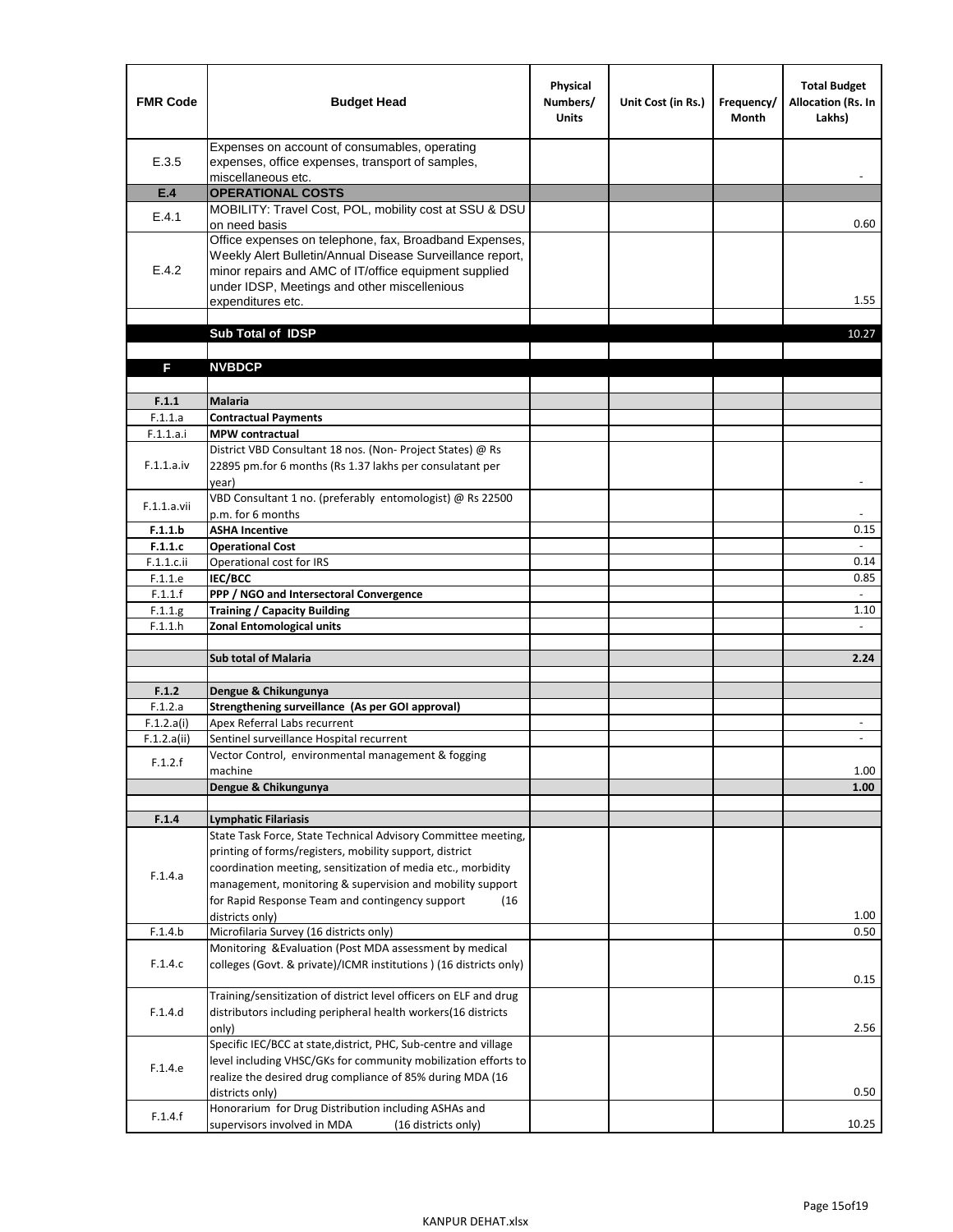| <b>FMR Code</b>    | <b>Budget Head</b>                                                                        | Physical<br>Numbers/<br><b>Units</b> | Unit Cost (in Rs.) | Frequency/<br>Month | <b>Total Budget</b><br><b>Allocation (Rs. In</b><br>Lakhs) |
|--------------------|-------------------------------------------------------------------------------------------|--------------------------------------|--------------------|---------------------|------------------------------------------------------------|
| F.1.4.g.           | Verification and validation for stoppage of MDA in LF endemic<br>districts (17 Districts) |                                      |                    |                     |                                                            |
| F.1.4.g.i          | a) Additional MF Survey                                                                   |                                      |                    |                     |                                                            |
| F.1.4.g.ii         | b) ICT Survey                                                                             |                                      |                    |                     |                                                            |
| $F.1.4.g.$ iii     | c) ICT Cost                                                                               |                                      |                    |                     |                                                            |
| F.1.4.h            | Verification of LF endemicity in non-endemic districts (24<br>Districts)                  |                                      |                    |                     |                                                            |
| F.1.4.h.i          | a) Lymphoedema & Hydrocele Survey                                                         |                                      |                    |                     |                                                            |
|                    | Lymphatic Filariasis                                                                      |                                      |                    |                     | 14.96                                                      |
|                    |                                                                                           |                                      |                    |                     |                                                            |
| F.1.5              | Kala-azar                                                                                 |                                      |                    |                     |                                                            |
| F.1.5              | Case search/ Camp Approach                                                                |                                      |                    |                     | $\overline{\phantom{a}}$                                   |
| F.1.5.a            | Spray Pumps & accessories                                                                 |                                      |                    |                     | $\blacksquare$                                             |
| F.1.5.b            | Operational cost for spray including spray wages                                          |                                      |                    |                     |                                                            |
| F.1.5.c            | Mobility/POL/supervision                                                                  |                                      |                    |                     | $\overline{\phantom{a}}$                                   |
| F.1.5.d<br>F.1.5.e | Monitoring & Evaluation                                                                   |                                      |                    |                     | $\blacksquare$                                             |
| F.1.5.f            | Training for spraying<br>IEC/BCC/Advocacy                                                 |                                      |                    |                     | $\overline{a}$                                             |
| F.1.5.g            | Incentive to ASHA                                                                         |                                      |                    |                     | $\overline{\phantom{a}}$                                   |
| F.1.5.h            | Loss of Wages                                                                             |                                      |                    |                     | $\qquad \qquad \blacksquare$                               |
| F.1.5.i            | Free Diet                                                                                 |                                      |                    |                     |                                                            |
|                    |                                                                                           |                                      |                    |                     |                                                            |
|                    | Kala-azar                                                                                 |                                      |                    |                     |                                                            |
|                    |                                                                                           |                                      |                    |                     |                                                            |
| F.6                | Cash grant for decentralized commodities                                                  |                                      |                    |                     | 5.00                                                       |
|                    | <b>Sub Total of NVB DCP</b>                                                               |                                      |                    |                     | 23.20                                                      |
| G                  | <b>NLEP</b>                                                                               |                                      |                    |                     |                                                            |
| G 1.               | Improved early case detection                                                             |                                      |                    |                     |                                                            |
| G 1.1              | Incentive to ASHA                                                                         |                                      |                    |                     |                                                            |
|                    | Incentive for Case detection by ASHA/AWW/Volunteers                                       |                                      |                    |                     |                                                            |
|                    | etc.diagnosis @ Rs. 250 per case                                                          | 255                                  | 250.00             |                     | 0.64                                                       |
|                    | Incentive for timely cure of MB cases @ Rs. 600 per case                                  | 20                                   | 600.00             |                     | 0.12                                                       |
|                    | Incentive for timely cure of PB cases @ Rs. 400 per case                                  | 31                                   | 400.00             |                     | 0.12                                                       |
| G1.1 a             | Sensitization of ASHA                                                                     | 300                                  | 100.00             |                     | 0.30                                                       |
| G <sub>2</sub>     | <b>Improved case management</b>                                                           |                                      |                    |                     |                                                            |
|                    | DPMR Services, (MCR footwear, Aids and appliances,                                        |                                      |                    |                     |                                                            |
|                    | Welfare allowance to BPL patients for RCS, Support                                        |                                      |                    |                     |                                                            |
|                    | to govt. institutions for RCS)                                                            |                                      |                    |                     |                                                            |
|                    | Cost of MCR / Protective footwear@ Rs.300/-                                               | 180                                  | 300.00             |                     | 0.54                                                       |
|                    | Amount for Aids/ appliances/ self care kits/ patient welfare                              |                                      |                    |                     |                                                            |
| G 2.1              | items etc.                                                                                |                                      |                    |                     | 0.17                                                       |
|                    | Patients for RCS to be paid welfare allowance @ Rs. 8000/-                                | 0                                    | 8,000.00           |                     |                                                            |
|                    |                                                                                           |                                      |                    |                     |                                                            |
|                    | No. of RCS to be paid for as Support to govt. institutions for                            | 0                                    | 5,000.00           |                     |                                                            |
|                    | RCS @5000/-                                                                               |                                      |                    |                     |                                                            |
|                    | Urban L:eprosy Control, (Mega city - 0, Medium city (1) -                                 |                                      |                    |                     |                                                            |
| G 2.2              | 3 , Med. City (2)-1 Township -19)                                                         |                                      |                    |                     |                                                            |
| G 2.3              | Material & Supplies                                                                       |                                      |                    |                     | $\blacksquare$                                             |
|                    | Supportive drugs                                                                          |                                      |                    |                     | 0.75                                                       |
| G 2.3.i            | Lab. reagents & equipments                                                                |                                      |                    |                     | 0.05                                                       |
|                    | Printing works                                                                            |                                      |                    |                     | 0.20                                                       |
| G <sub>3</sub>     | <b>Stigma Reduced</b>                                                                     |                                      |                    |                     |                                                            |
|                    | Mass media, Outdoor media, Rural media, Advocacy                                          |                                      |                    |                     |                                                            |
| G 3.1              | media                                                                                     |                                      |                    |                     | 0.98                                                       |
|                    | Monitoring, Supervision and Evaluation System                                             |                                      |                    |                     |                                                            |
| G 5.               | improved                                                                                  |                                      |                    |                     |                                                            |
| G 5.1              | <b>Travel Cost and Review Meeting</b>                                                     |                                      |                    |                     |                                                            |
| G 5.1.ii           | travel expenses - Contractual Staff at District level                                     |                                      |                    |                     | 0.30                                                       |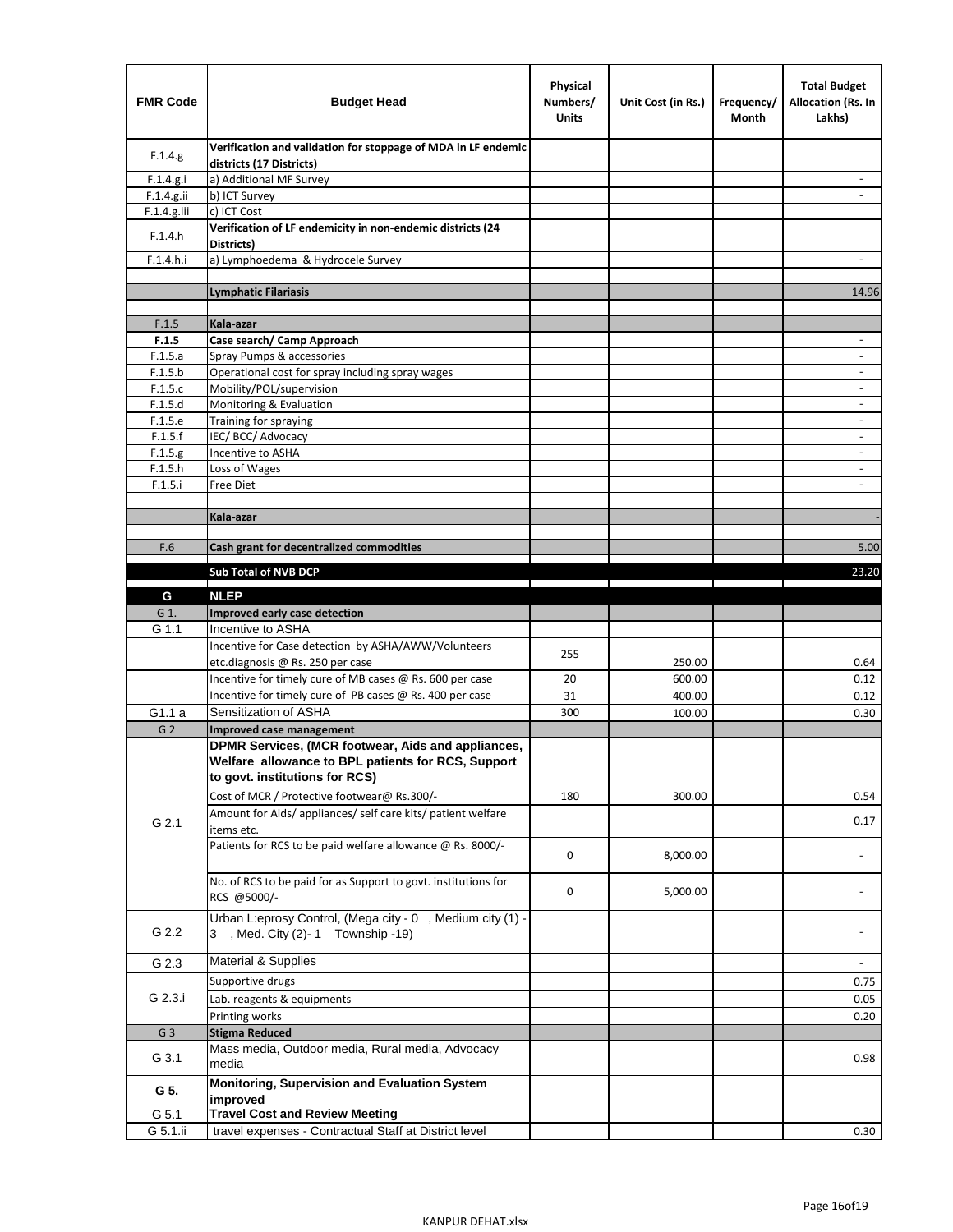| <b>FMR Code</b> | <b>Budget Head</b>                                                                                              | Physical<br>Numbers/<br><b>Units</b> | Unit Cost (in Rs.) | Frequency/<br>Month | <b>Total Budget</b><br>Allocation (Rs. In<br>Lakhs) |
|-----------------|-----------------------------------------------------------------------------------------------------------------|--------------------------------------|--------------------|---------------------|-----------------------------------------------------|
| G 5.2           | <b>Office Operation &amp; Maintenance</b>                                                                       |                                      |                    |                     |                                                     |
| G 5.2.i         | Office operation - State Cell                                                                                   |                                      |                    |                     |                                                     |
| G 5.2.ii        | Office operation - District Cell                                                                                |                                      |                    |                     | 0.35                                                |
| G 5.2 .iii      | Office equipment maint. State                                                                                   |                                      |                    |                     |                                                     |
| G 5.4           | Vehicle Hiring and POL                                                                                          |                                      |                    |                     |                                                     |
| G 5.4.ii        | <b>District Cell</b>                                                                                            |                                      |                    |                     | 0.30                                                |
| G 6.2           | <b>Contractual Staff at Disrrict &amp; block level</b>                                                          |                                      |                    |                     |                                                     |
|                 | <b>District Leprosy Consultant</b>                                                                              | 1                                    | 33,000.00          | 12                  | 3.96                                                |
| G 6.2.ii        | Physio Therapist                                                                                                | $\mathbf{1}$                         | 27,500.00          | 12                  | 3.30                                                |
|                 | Contractual Staff Para Medical Worker, (PMW @ 17600pm)                                                          | 6                                    | 17,600.00          | 12                  | 12.67                                               |
| G 7.            | <b>Others</b>                                                                                                   |                                      |                    |                     |                                                     |
| G 7.1           | Travel expenses for regular staff for specific programme /<br>training need, awards etc                         |                                      |                    |                     | 0.16                                                |
|                 | HR increment calculated $\omega$ 5% for above approvals                                                         |                                      |                    |                     | 1.00                                                |
|                 | Sub Total NLEP                                                                                                  |                                      |                    |                     | 25.90                                               |
|                 |                                                                                                                 |                                      |                    |                     |                                                     |
| Н               | <b>RNTCP</b>                                                                                                    |                                      |                    |                     |                                                     |
| H.1             | Civil Works                                                                                                     |                                      |                    |                     | 2.30                                                |
| H.2             | Laboratory Materials                                                                                            |                                      |                    |                     | 5.97                                                |
| H.3             | Honorarium/Counselling Charges                                                                                  |                                      |                    |                     | 19.02                                               |
| H.4             | <b>ACSM</b>                                                                                                     |                                      |                    |                     | 3.18                                                |
| H.5             | <b>Equipment Maintenance</b>                                                                                    |                                      |                    |                     | 0.46                                                |
| H.6             | Training                                                                                                        |                                      |                    |                     | 3.44                                                |
| H.7             | Vehicle Operation(POL & Manitainance)                                                                           |                                      |                    |                     | 3.90                                                |
| H.8             | Vehicle hiring                                                                                                  |                                      |                    |                     | 6.86                                                |
| H.9             | Public Private Mix(PP/NGO Support)                                                                              |                                      |                    |                     | 15.52                                               |
| H.10            | <b>Medical Colleges</b>                                                                                         |                                      |                    |                     | $\omega$                                            |
| H.11            | Office Operation (Miscellaneous)                                                                                |                                      |                    |                     | 1.72                                                |
| H.12            | <b>Contractual Services</b>                                                                                     |                                      |                    |                     | 71.62                                               |
| H.13            | Printing                                                                                                        |                                      |                    |                     | 1.52                                                |
| H.15            | Procurement of Drugs                                                                                            |                                      |                    |                     | 0.90                                                |
| H.16            | Procurement of Vehicles                                                                                         |                                      |                    |                     | $\sim$                                              |
| H.17            | Procurement of Equipments                                                                                       |                                      |                    |                     | 0.75                                                |
| H.18            | Patient Support & Transportation Charges                                                                        |                                      |                    |                     | 4.82                                                |
| H.19            | Supervision and Monitoring                                                                                      |                                      |                    |                     | 4.59                                                |
|                 | <b>Grand Total</b>                                                                                              |                                      |                    |                     | 146.58                                              |
|                 |                                                                                                                 |                                      |                    |                     |                                                     |
|                 | <b>Total of NDCP</b>                                                                                            |                                      |                    |                     | 205.96                                              |
|                 | Non Communicable Disease Control Programme (NCD)                                                                |                                      |                    |                     |                                                     |
|                 |                                                                                                                 |                                      |                    |                     |                                                     |
| Т               | National Programme for Control of Blindness (NPCB)<br><b>Recurring Grant-in aid</b>                             |                                      |                    |                     | ÷.                                                  |
| 1.1             | Reimbursement for cataract operation for NGO and                                                                |                                      |                    |                     |                                                     |
| 1.1.1           | Private Practitioners as per NGO norms @Rs.1000/-                                                               |                                      |                    |                     | 8.94                                                |
| 1.1.1A          | Assistance for consumables/drugs/medicines to the<br>Govt./District Hospital for Cat sx etc.@ Rs.450/- per case |                                      |                    |                     | 3.25                                                |
| 1.1.2           | <b>Other Eye Diseases</b>                                                                                       |                                      |                    |                     |                                                     |
| 1.1.3           | Screening and free spectacles to school children @                                                              |                                      |                    |                     | 3.34                                                |
|                 | Rs.275/- per case                                                                                               |                                      |                    |                     |                                                     |
| 1.1.4           | Screening and free spectacles for near work to Old<br>Person (New component) @Rs.100/- per case                 |                                      |                    |                     | 0.90                                                |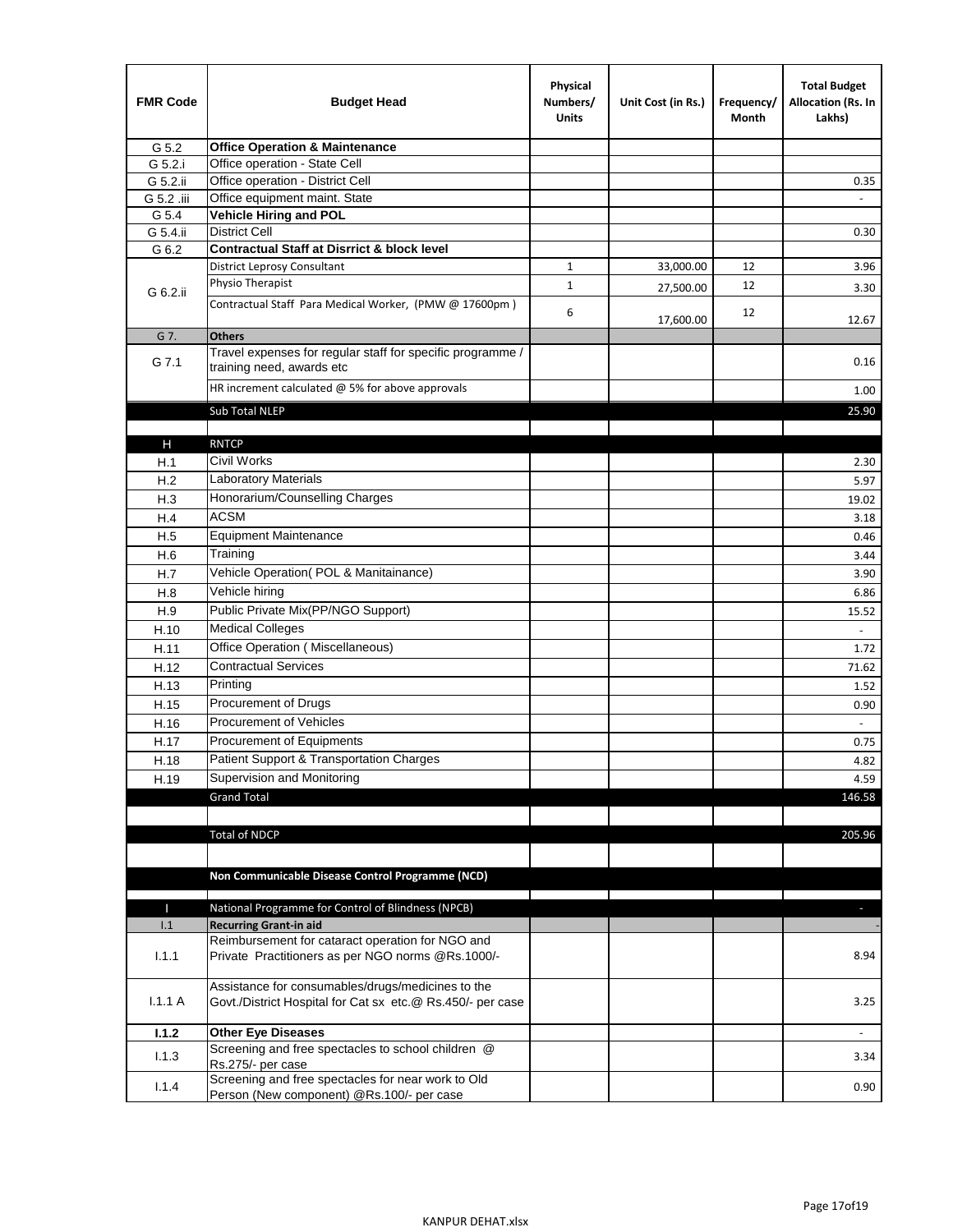| <b>FMR Code</b>  | <b>Budget Head</b>                                                                                                                                  | Physical<br>Numbers/<br><b>Units</b> | Unit Cost (in Rs.) | Frequency/<br>Month | <b>Total Budget</b><br>Allocation (Rs. In<br>Lakhs) |
|------------------|-----------------------------------------------------------------------------------------------------------------------------------------------------|--------------------------------------|--------------------|---------------------|-----------------------------------------------------|
| 1.1.5            | Recurring GIA to Eye Bank @ Rs.2000/- per pair(Eye<br>Bank will reimburse to Eye Donation Centre for eye<br>collected by them @ Rs.1000/- per pair) |                                      |                    |                     |                                                     |
| 1.2              | Non Recurring Grant -in-Aid                                                                                                                         |                                      |                    |                     |                                                     |
| 1.2.2.           | Grant-in-aid for Sub Divisional Hospitals @ Rs.20 lakh                                                                                              |                                      |                    |                     |                                                     |
| 1.2.3            | For Vision Centre (PHC) (Govt. + NGO) @ Rs.1 lakh                                                                                                   |                                      |                    |                     |                                                     |
| 1.2.4            | For Eye Bank Rs.25 lakh                                                                                                                             |                                      |                    |                     | $\overline{\phantom{a}}$                            |
| 1.3              | <b>Contractual Man Power</b>                                                                                                                        |                                      |                    |                     |                                                     |
| 1.3.1            | Ophthalmic Surgeon@ Rs.60,000/- p.m.*<br>Ophthalmic Assistant @ Rs.12,000/- p.m.*                                                                   |                                      |                    |                     | $\sim$                                              |
| 1.3.2<br>1.3.3   | Eye Donation Counsellors @ Rs.15000/- p.m.*                                                                                                         |                                      |                    |                     | $\sim$                                              |
|                  | Data Entry Operator @Rs.8,000/- p.m. for district level                                                                                             |                                      |                    |                     |                                                     |
| 1.3.4            |                                                                                                                                                     |                                      |                    |                     | 0.25                                                |
| 1.4              | Other activities (if any, pls. specify)                                                                                                             |                                      |                    |                     |                                                     |
|                  | Other district level activities                                                                                                                     |                                      |                    |                     | 0.20                                                |
|                  | Sub Total of National Programme for Control of Blindness<br>(NPCB)                                                                                  |                                      |                    |                     | 16.87                                               |
| J                | Natoinal Mental Health Programme (NMHP)                                                                                                             |                                      |                    |                     |                                                     |
|                  | Honorarium of Existing Human Resource                                                                                                               |                                      |                    |                     |                                                     |
|                  |                                                                                                                                                     |                                      |                    |                     |                                                     |
| K                | National Programme for the Healthcare of the Elderly (NPHCE)                                                                                        |                                      |                    |                     |                                                     |
|                  |                                                                                                                                                     |                                      |                    |                     |                                                     |
| K.1              | <b>Recurring Grant-in-Aid</b>                                                                                                                       |                                      |                    |                     |                                                     |
| K.1.1<br>K.1.1.1 | <b>District Hospital</b><br>Machinery & Equipment @ Rs.1.50 lakh per unit                                                                           |                                      |                    |                     |                                                     |
|                  | Drugs & Consumable @ Rs. 5 Lacs to existing district &                                                                                              |                                      |                    |                     |                                                     |
| K.1.1.2          | Rs. 3 Lacs to New Districts                                                                                                                         |                                      |                    |                     |                                                     |
| K.1.1.3          | Training of doctors and staff from CHCs and PHCs @<br>Rs.0.40 lakh per unit                                                                         |                                      |                    |                     |                                                     |
| K.1.1.4          | Public Awareness & IEC @ Rs.1 lakh per unit                                                                                                         |                                      |                    |                     |                                                     |
| K.1.1.6          | Consultant Medicine (2) @ Rs. 80000 P.M. for 12 months<br>against filled post & 3 month against Vacant Post                                         |                                      |                    |                     |                                                     |
| K.1.1.7          | Nurse (6) @ Rs. 20,000 P.M. for 12 months against filled<br>post & 3 month against Vacant Post                                                      |                                      |                    |                     |                                                     |
| K.1.1.8          | Physiotherapist 1 @ Rs.20,000 p.m.                                                                                                                  |                                      |                    |                     |                                                     |
| K.1.1.9          | Hospital Attendants 2@ Rs.7500 p.m.                                                                                                                 |                                      |                    |                     |                                                     |
| K.1.1.10         | Sanitary Attendants 2 @ Rs.7500 p.m.                                                                                                                |                                      |                    |                     | $\overline{\phantom{a}}$                            |
| K.1.2            | <b>CHC</b>                                                                                                                                          |                                      |                    |                     |                                                     |
| K.1.2.1          | Training @ Rs. 30,000 (Refer list for No. of CHC)                                                                                                   |                                      |                    |                     |                                                     |
| K.1.2.3          | Rehabilitation Worker 1 @ Rs.18,000 p. m.                                                                                                           |                                      |                    |                     |                                                     |
| K.1.3            | <b>PHC</b>                                                                                                                                          |                                      |                    |                     |                                                     |
| K.1.3.1.         | Training & IEC @ Rs.0.30 lakh per PHC                                                                                                               |                                      |                    |                     |                                                     |
| K.1.4            | <b>Sub-Centre</b>                                                                                                                                   |                                      |                    |                     |                                                     |
| K.1.4.1          | Aids and Appliances @ Rs.0.30 lakh per Sub-Centre                                                                                                   |                                      |                    |                     |                                                     |
| K.2              | <b>Non-Recurring Grant-in-Aid</b>                                                                                                                   |                                      |                    |                     |                                                     |
| K.2.1            | <b>District Hospital</b><br>Construction/renovation/extension of the existing building                                                              |                                      |                    |                     |                                                     |
| K.2.1.1          | and Furniture of Geriatrics Unit with 10 beds and OPD<br>facilities @ Rs.80 lakh per unit                                                           |                                      |                    |                     |                                                     |
| K.2.1.2          | Machinery & Equipment @ Rs.7.00 lakh per unit                                                                                                       |                                      |                    |                     |                                                     |
|                  | HR Increment @ 5% (Refer HR increment calculation<br>sheet)                                                                                         |                                      |                    |                     |                                                     |
|                  |                                                                                                                                                     |                                      |                    |                     |                                                     |